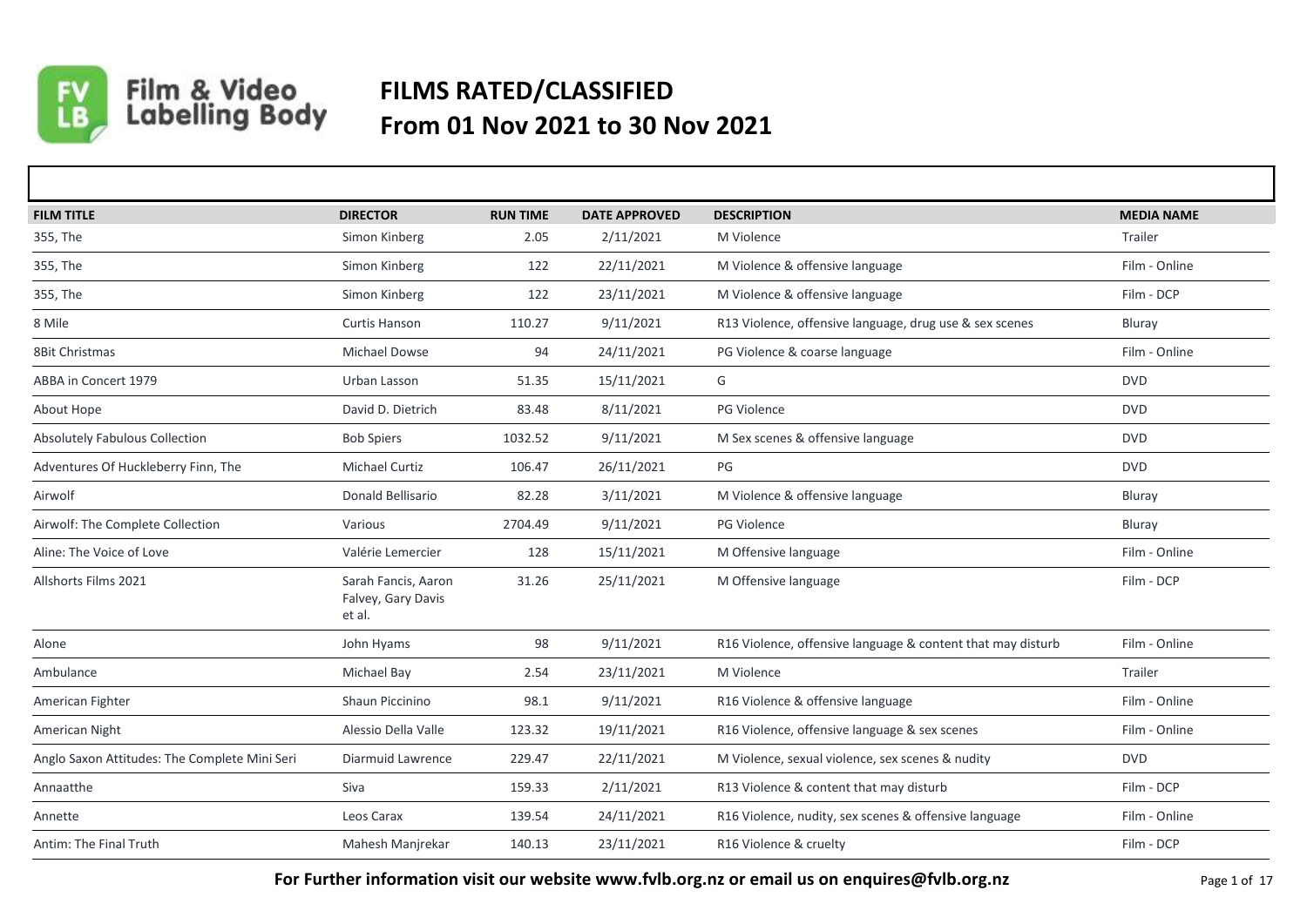| Antlers                           | Scott Cooper                           | 99.22        | 24/11/2021 | R16 Violence, cruelty & content that may disturb                              | Film - Online   |
|-----------------------------------|----------------------------------------|--------------|------------|-------------------------------------------------------------------------------|-----------------|
| Ape VS Monster                    | Daniel Lusko                           | 84.36        | 8/11/2021  | M Violence                                                                    | <b>DVD</b>      |
| Assassins Creed 3: Remastered     | Ubisoft<br>Montreal/Alex<br>Hutchinson | 0            | 4/11/2021  | R16 Violence                                                                  | Computer Game   |
| Augmented                         | <b>Gary Davies</b>                     | 2.45         | 24/11/2021 | PG Scary scenes                                                               | Film - DCP      |
| <b>Babylons Fall</b>              | <b>PlatinumGames</b>                   | 0            | 17/11/2021 | M Violence, horror scenes & content may disturb                               | [Computer Game] |
| Batman, The                       | <b>Matt Reeves</b>                     | 2.39         | 4/11/2021  | M Violence                                                                    | Trailer         |
| <b>Batteries Not Included</b>     | <b>Mathew Robbins</b>                  | 106.29       | 3/11/2021  | PG Coarse language                                                            | Bluray          |
| Beginning                         | Dea<br>Kulumbegashbvili                | 125.31       | 24/11/2021 | R16 Rape, sexual references, offensive language & content that<br>may disturb | Film - Online   |
| Belfast                           | Kenneth Branagh                        | 98           | 2/11/2021  | M Offensive language                                                          | Film - DCP      |
| <b>Belle Epoque</b>               | Fernando Trueba                        | 109.26       | 26/11/2021 | PG Sexual references                                                          | <b>DVD</b>      |
| Bergman Island                    | Mia Hansen-Love                        | 1.56         | 11/11/2021 | PG                                                                            | Trailer         |
| Best of the Best 2                | Robert Radler                          | 97.36        | 4/11/2021  | <b>Refused Classification</b>                                                 | Bluray          |
| Beta Test, The                    | Jim Cummings, PJ<br>McCabe             | 93.23        | 4/11/2021  | R16 Domestic violence, violence, sex scenes & offensive language              | Film - DCP      |
| Beyond the Law                    | James Cullen<br><b>Bressack</b>        | 89.4         | 24/11/2021 | R16 Violence, offensive language & drug use                                   | (DVD)           |
| Black Clover Season 3 Part 5      | Tatsuya Yoshihara                      | 930.48       | 23/11/2021 | M Violence                                                                    | Bluray/DVD/DC   |
| Black Phone, The                  | Scott Derrickson                       | $\mathbf{1}$ | 2/11/2021  | M Violence & horror                                                           | Trailer         |
| Black Phone, The                  | Scott Derrickson                       | 2.56         | 9/11/2021  | M Horror scenes                                                               | Trailer         |
| Blame It On Rio                   | <b>Stanley Donen</b>                   | 99.57        | 3/11/2021  | R16                                                                           | Bluray          |
| Bloodlands                        | Pete Travis                            | 223.03       | 19/11/2021 | M Violence & offensive language                                               | <b>DVD</b>      |
| <b>Body Parts</b>                 | Eric Red                               | 88           | 23/11/2021 | R16 Violence                                                                  | Bluray          |
| Bonanza: Season 7                 | William F. Claxton<br>et. al           | 1699.25      | 22/11/2021 | PG Violence                                                                   | <b>DVD</b>      |
| Bonanza: Seasons 5 8              | Various                                | 6951         | 24/11/2021 | PG Violence & sexual references                                               | <b>DVD</b>      |
| Boss Baby, The 2 Movie Collection | Tom McGrath                            | 200.18       | 22/11/2021 | PG Coarse language & some scenes may scare very young children                | <b>DVD</b>      |
| <b>Boss Level</b>                 | Joe Carnahan                           | 100.5        | 9/11/2021  | R16 Violence & offensive language                                             | Film - Online   |
| Bowfinger                         | Frank Oz                               | 96.49        | 3/11/2021  | M Offensive language                                                          | Bluray          |
|                                   |                                        |              |            |                                                                               |                 |

For Further information visit our website www.fvlb.org.nz or email us on enquires@fvlb.org.nz<br>Page 2 of 17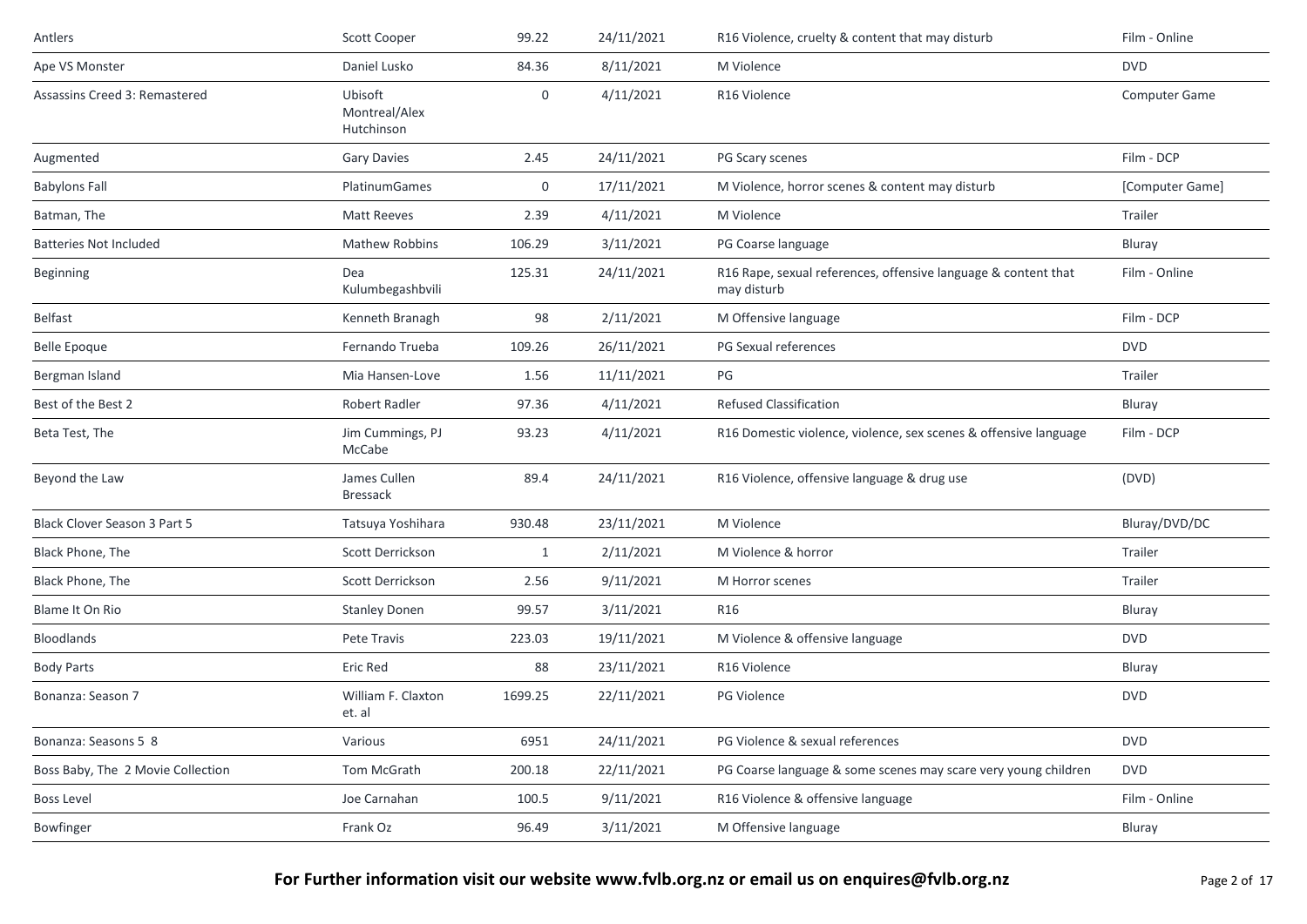| Boy Called Christmas, A                       | Gil Kenan                         | 104         | 2/11/2021  | PG Some scenes may scare very young children                                                              | Film - DCP           |
|-----------------------------------------------|-----------------------------------|-------------|------------|-----------------------------------------------------------------------------------------------------------|----------------------|
| Boy Called Christmas, A                       | Gil Kenan                         | 104         | 17/11/2021 | PG Some scenes may scare very young children                                                              | Film - Online        |
| Boys from County Hell                         | Chris Baugh                       | 85.38       | 24/11/2021 | R16 Violence, offensive language & content that may disturb                                               | <b>DVD</b>           |
| <b>Brassed Off</b>                            | Mark Herman                       | 107.27      | 9/11/2021  | M Offensive language                                                                                      | Bluray               |
| <b>Breaking News in Yuba County</b>           | Tate Taylor                       | 96.1        | 23/11/2021 | R16 Violence, cruelty, offensive language, sex scenes & content<br>that may disturb                       | Film - Online        |
| Britannia: Season 3                           | Ben Gregor, Joasia<br>Goldyn      | 361.13      | 24/11/2021 | R16 Violence, offensive language, sexual material & content that<br>may disturb                           | <b>DVD</b>           |
| Britannia: Season 3 (Disc 1)                  | Ben Gregor, Joasia<br>Goldyn      | 179.11      | 22/11/2021 | R16 Violence, offensive language, sexual material & content that<br>may disturb                           | <b>DVD</b>           |
| Britannia: Season 3 (Disc 2)                  | Mackenzie Crook,<br>Joasia Goldyn | 182.02      | 22/11/2021 | R16 Violence, offensive language & content that may disturb                                               | <b>DVD</b>           |
| British Comedy Classics 4: Man About the Hous | Various                           | 270.4       | 22/11/2021 | PG Sexual references                                                                                      | <b>DVD</b>           |
| Brokenwood Mysteries, The: Series 1 7 Collec  | Murray Keane et al                | 2874        | 24/11/2021 | M Violence, offensive language, sexual references, suicide, drug<br>references & content that may disturb | <b>DVD</b>           |
| Bruce Springsteen & The E Street Band The Le  | Thom Zimmy                        | 90.16       | 3/11/2021  | G                                                                                                         | <b>DVD</b>           |
| <b>Bugsy Malone</b>                           | Alan Parker                       | 93.51       | 9/11/2021  | G                                                                                                         | Bluray               |
| Bunty Aur Babli 2                             | Varun V. Sharma                   | 138         | 11/11/2021 | M Offensive language & sexual references                                                                  | Film - DCP           |
| <b>Buster</b>                                 | David Green                       | 102.17      | 4/11/2021  | M Offensive language                                                                                      | Bluray               |
| Calamity Jane & Sam Bass                      | George Sherman                    | 85.3        | 2/11/2021  | G                                                                                                         | <b>DVD</b>           |
| Call of Duty Black Ops II                     | Not Stated                        | $\mathbf 0$ | 11/11/2021 | R16 Violence & offensive language                                                                         | <b>Computer Game</b> |
| Call of Duty: Black Ops                       | Activision                        | $\mathbf 0$ | 11/11/2021 | R16 Violence & offensive language                                                                         | Computer Game        |
| Candyman                                      | Nia DaCosta                       | 182.02      | 11/11/2021 | R16 Violence, horror, suicide & content that may disturb                                                  | Bluray 4K/Bluray     |
| Cannonball Run I & II, The                    | Hal Needham                       | 205.02      | 9/11/2021  | PG Violence, coarse language & sexual references                                                          | Bluray               |
| Car Wash                                      | Michael Schultz                   | 96.18       | 9/11/2021  | PG Coarse language                                                                                        | Bluray               |
| Carry On Film Collection 2                    | Various                           | 1342.12     | 23/11/2021 | R16 Sexual references                                                                                     | <b>DVD</b>           |
| Castle Falls                                  | Dolph Lundgren                    | 89.3        | 12/11/2021 | R16 Violence & offensive language                                                                         | Film - Online        |
| Catweazle - The Complete Series               | <b>Quentin Lawrence</b>           | 637         | 23/11/2021 | G                                                                                                         | <b>DVD</b>           |
| Chandigarh Kare Aashiqui                      | Abhishek Kapoor                   | 3.13        | 18/11/2021 | M                                                                                                         | Trailer              |
| Chosen, The: Season One                       | Dallas Jenkins                    | 375.51      | 8/11/2021  | M Violence                                                                                                | <b>DVD</b>           |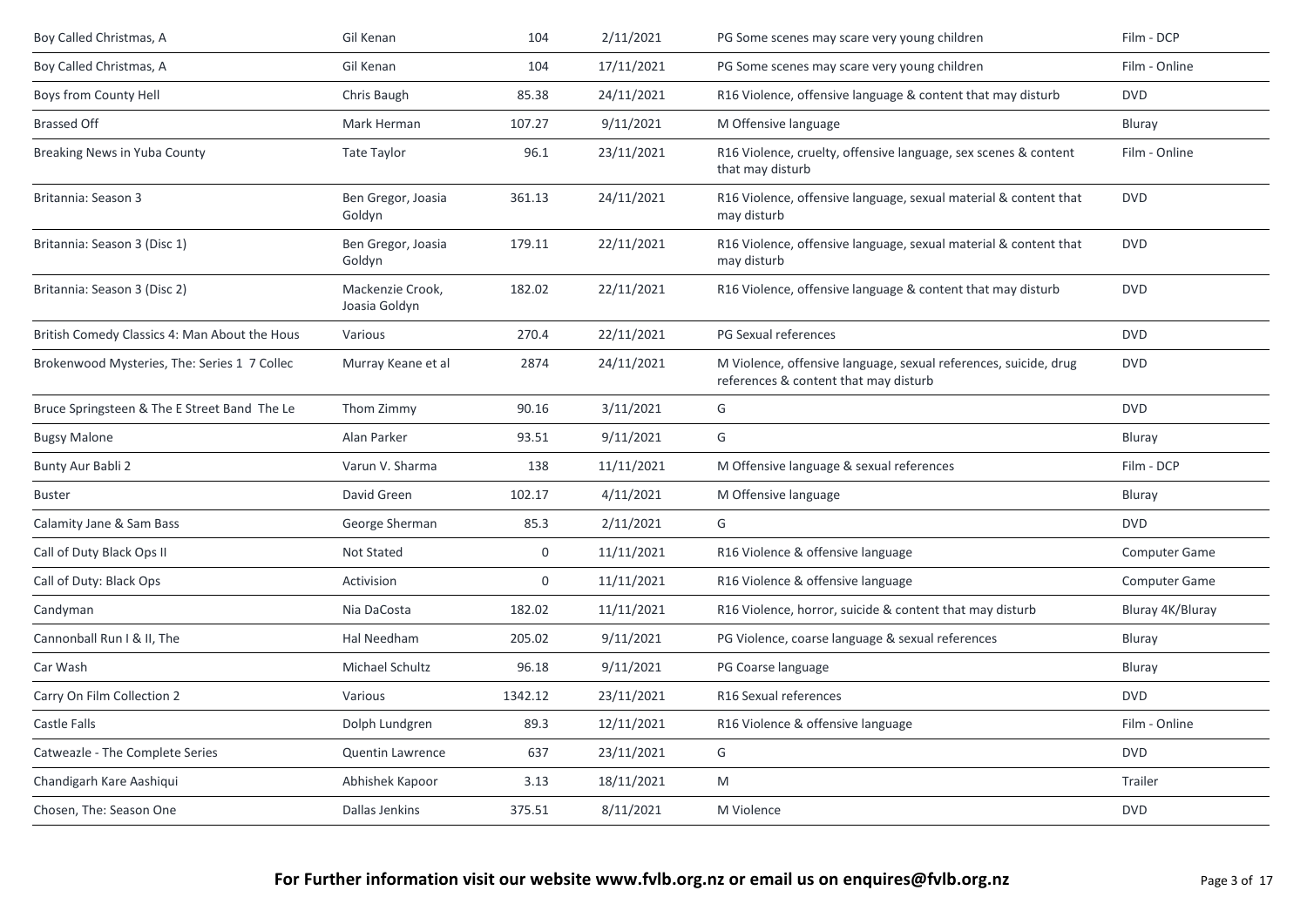| Chronicle Mysteries: Collection Two | Nimisha Mukerji,<br>Jason Bourque                           | 173.04      | 23/11/2021 | <b>PG Violence</b>                                               | <b>DVD</b>           |
|-------------------------------------|-------------------------------------------------------------|-------------|------------|------------------------------------------------------------------|----------------------|
| Cliff Richard The Great 80 Tour     | <b>Brian Klein</b>                                          | 131         | 16/11/2021 | G                                                                | Film - DCP           |
| Clifford The Big Red Dog            | <b>Walt Becker</b>                                          | 96          | 9/11/2021  | G                                                                | Film - DCP           |
| Clifford The Big Red Dog            | Walt Becker                                                 | 1.01        | 9/11/2021  | G                                                                | Trailer              |
| Cloudy Mountain                     | Jun Lee                                                     | 114         | 16/11/2021 | M Adult themes                                                   | Film - DCP           |
| Cloudy Mountain                     | Jun Lee                                                     | 1.02        | 16/11/2021 | M                                                                | Trailer              |
| CMon CMon                           | Mike Mills                                                  | 1.27        | 9/11/2021  | G                                                                | Trailer              |
| CMon CMon                           | Mike Mills                                                  | 110         | 18/11/2021 | M Offensive language                                             | Film - DCP           |
| Cobra Kai: Season 3                 | John Hurwitz,<br>Hayden<br>Schlossberg, Lin<br>Oeding et al | 329         | 15/11/2021 | M Violence & offensive language                                  | <b>DVD</b>           |
| Cobra Kai: Season 3                 | John Hurwitz,<br>Hayden<br>Schlossberg, Lin<br>Oeding et al | 329         | 17/11/2021 | M Violence & offensive language                                  | <b>DVD</b>           |
| Cobra Kai: Seasons 1 & 2            | Various                                                     | 589.39      | 29/11/2021 | M Violence, offensive language, drug use & sexual references     | Bluray               |
| Commitments, The                    | Alan Parker                                                 | 117.56      | 3/11/2021  | M Violence & offensive language                                  | Bluray               |
| Company of Wolves, The              | Neil Jordan                                                 | 95.17       | 3/11/2021  | M Violence & horror                                              | Bluray               |
| Confession                          | David Beton                                                 | 80.46       | 12/11/2021 | R16 Violence & offensive language                                | Film - Online        |
| Continuum                           | Ioane Ioane                                                 | 15.55       | 10/11/2021 | G                                                                | Film - DCP           |
| Crown, The: Season 4                | Various                                                     | 527.18      | 4/11/2021  | M Offensive language & sexual references                         | <b>DVD</b>           |
| Crown, The: Season 4                | Various                                                     | 550.16      | 4/11/2021  | M Offensive language & sexual references                         | Bluray               |
| Crown, The: Season 4 (Disc 1)       | Benjamin Caron,<br>Paul Whittington                         | 163.09      | 3/11/2021  | M Offensive language                                             | <b>DVD</b>           |
| Crown, The: Season 4 (Disc 2)       | Paul Whittington                                            | 110.03      | 3/11/2021  | M Offensive language, low level violence & threatening behaviour | <b>DVD</b>           |
| Crown, The: Season 4 (Disc 3)       | Julian Jarrold,<br>Jessica Hobbs                            | 153.18      | 3/11/2021  | M Offensive language                                             | <b>DVD</b>           |
| Crown, The: Season 4 (Disc 4)       | Jessica Hobbs                                               | 100.48      | 3/11/2021  | M Sexual references                                              | <b>DVD</b>           |
| Cry Macho                           | Clint Eastwood                                              | 104         | 8/11/2021  | M Adult themes                                                   | Film - Online        |
| Crysis                              | Not Stated                                                  | $\mathbf 0$ | 4/11/2021  | R16 Violence & offensive language                                | <b>Computer Game</b> |
|                                     |                                                             |             |            |                                                                  |                      |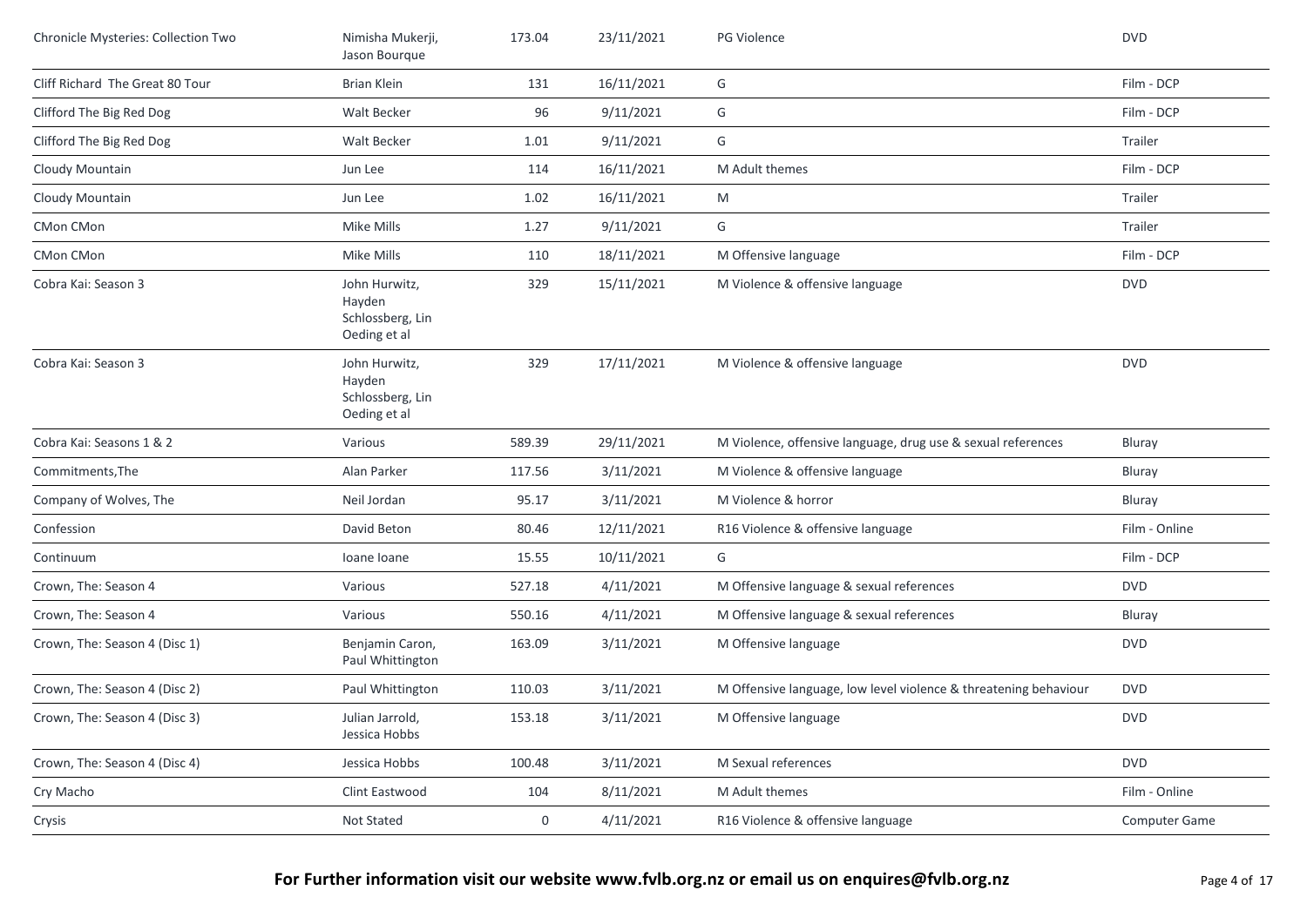| D.A.R.Y.L.                                    | Simon Wincer                              | 100.13      | 3/11/2021  | PG Coarse language                                                | Bluray        |
|-----------------------------------------------|-------------------------------------------|-------------|------------|-------------------------------------------------------------------|---------------|
| Dads Army: The Lost Episodes                  | <b>Ben Kellett</b>                        | 87.13       | 25/11/2021 | PG                                                                | Bluray        |
| Dangerous                                     | David Hackl                               | 99.01       | 9/11/2021  | R16 Violence, cruelty & offensive language                        | Film - Online |
| Dark Star                                     | John Carpenter                            | 82.58       | 3/11/2021  | PG Offensive language                                             | Bluray        |
| Darkman Trilogy (Darkman/Darkman II Return of | Sam<br>Raimi/Bradford<br>May/Bradford May | 274.52      | 3/11/2021  | M Violence & offensive language                                   | Bluray        |
| Daughters of the Dust                         | Julie Dash                                | 111.39      | 26/11/2021 | PG                                                                | <b>DVD</b>    |
| Dead Men Don't Wear Plaid                     | Carl Reiner                               | 88.36       | 10/11/2021 | PG Sexual references                                              | Bluray        |
| Dear Comrades!                                | Andrei<br>Konchalovsky                    | 120.26      | 24/11/2021 | M Violence, nudity, offensive language & content that may disturb | Film - Online |
| Death Of A Ladies Man                         | Matt Bissonnette                          | 101         | 15/11/2021 | R16 Violence, offensive language, drug use & sex scenes           | Film - Online |
| Deep House, The                               | Alexandre Bustillo,<br>Julien Maury       | 85          | 2/11/2021  | R13 Violence, horror scenes & offensive language                  | Film - Online |
| Derek Series 1                                | <b>Ricky Gervais</b>                      | 139.44      | 4/11/2021  | M Offensive language & sexual references                          | Bluray        |
| <b>Discarded Things</b>                       | Joanne Hock and<br>Tara Lynn Marcelle     | 101.5       | 8/11/2021  | M Adult themes                                                    | <b>DVD</b>    |
| Dish, The                                     | Rob Sitch                                 | 101         | 26/11/2021 | M Offensive language                                              | <b>DVD</b>    |
| Doctor Who Galaxy 4                           | <b>William Emms</b>                       | 537.44      | 18/11/2021 | <b>PG Violence</b>                                                | Bluray        |
| Doctor Who Galaxy 4                           | William Emms                              | 537.44      | 18/11/2021 | PG Violence                                                       | <b>DVD</b>    |
| Doctor Who - Spearhead from Space             | Derek Martinus                            | 97.08       | 10/11/2021 | G                                                                 | Bluray        |
| Doctor Who - Web of Fear                      | Douglas Camfield                          | 147.18      | 9/11/2021  | <b>PG Violence</b>                                                | <b>DVD</b>    |
| Doctor Who - Web of Fear                      | Douglas Camfield                          | 153.05      | 15/11/2021 | PG Violence                                                       | Bluray        |
| Dog                                           | Reid Carolin,<br>Channing Tatum           | 2.27        | 23/11/2021 | PG                                                                | Trailer       |
| Dont Look Up                                  | Adam McKay                                | 138.17      | 9/11/2021  | M Sex scenes, offensive language, nudity & drug use               | Film - DCP    |
| Downton Abbey: A New Era                      | Simon Curtis                              | 1.19        | 18/11/2021 | G                                                                 | Trailer       |
| Dragon: The Bruce Lee Story                   | Rob Cohen                                 | 119.42      | 3/11/2021  | M Violence                                                        | Bluray        |
| Duke, The                                     | Roger Michell                             | 95          | 2/11/2021  | M Sex scenes & offensive language                                 | Film - DCP    |
| Duke, The                                     | Roger Michell                             | 95          | 17/11/2021 | M Sex scenes & offensive language                                 | Film - Online |
| Dying Light 2 Stay Human                      | Techland                                  | $\mathbf 0$ | 16/11/2021 | R18 Graphic violence, offensive language & cruelty                | Computer Game |
|                                               |                                           |             |            |                                                                   |               |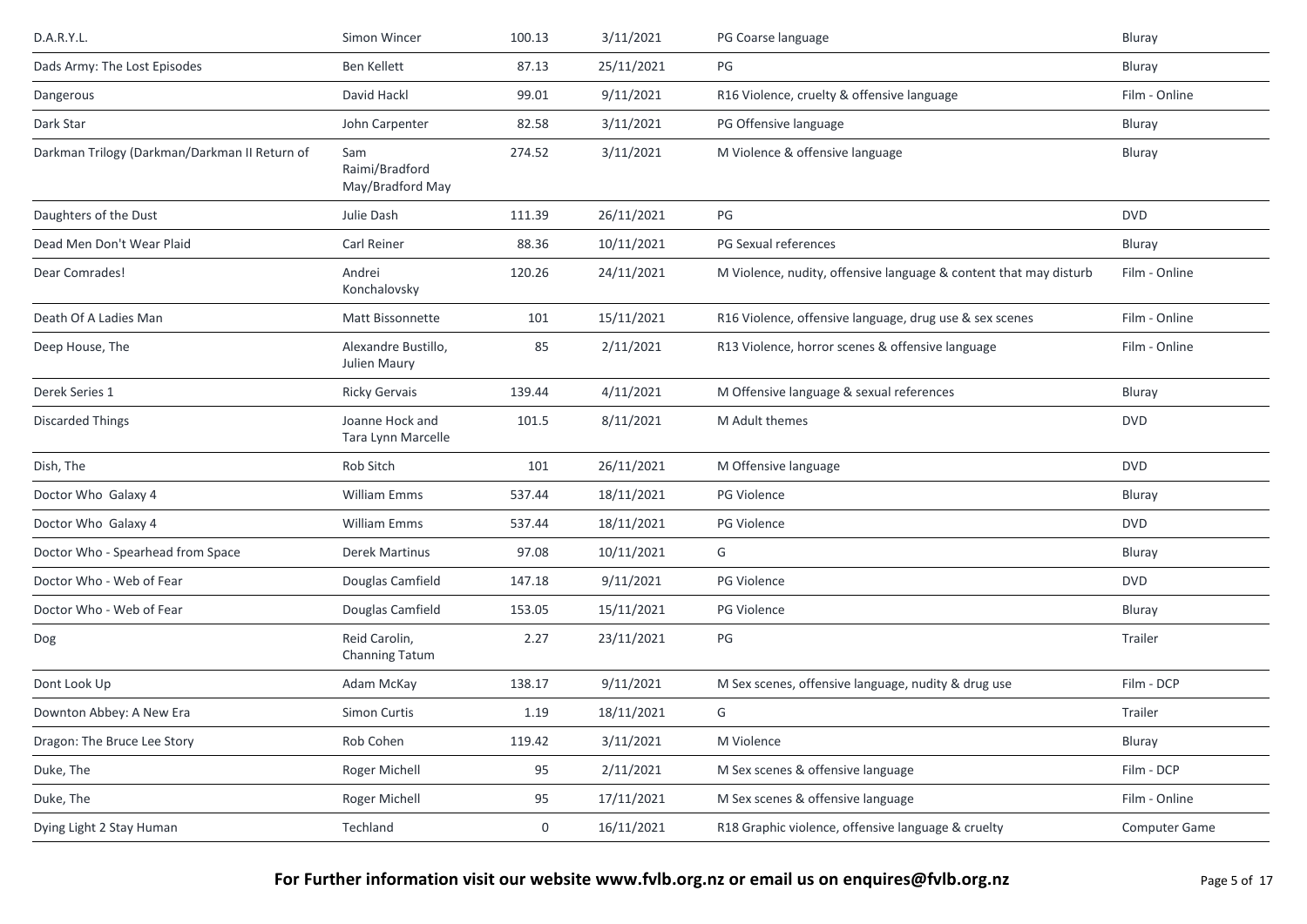| Eagle Has Landed, The                         | John Sturges                                         | 135.24 | 3/11/2021  | PG Violence                                                                | Bluray               |
|-----------------------------------------------|------------------------------------------------------|--------|------------|----------------------------------------------------------------------------|----------------------|
| East Of The Mountains                         | S.J. Chiro                                           | 84.07  | 22/11/2021 | M Offensive language                                                       | Film - Online        |
| Elex II                                       | Piranha Bytes                                        | 0      | 8/11/2021  | R13 Violence, offensive language & content that may disturb                | <b>Computer Game</b> |
| Encanto                                       | Jared Bush, Byron<br>Howard, Charise<br>Castro Smith | 102    | 18/11/2021 | PG                                                                         | Film - DCP           |
| Enforcement                                   | Frederik Louis<br>Hviid, Anders<br>Olholm            | 108.12 | 23/11/2021 | R16 Violence, offensive language & content that may disturb                | Film - Online        |
| Eternals                                      | Chloé Zhao                                           | 0.35   | 3/11/2021  | G                                                                          | Trailer              |
| Every Last One of Them                        | Christian Sesma                                      | 82.43  | 11/11/2021 | R16 Violence, sexual violence, drug use & offensive language               | Film - Online        |
| Evil Dead, The                                | Sam Raimi                                            | 170.49 | 29/11/2021 | R16 Graphic violence                                                       | Bluray 4K/Bluray     |
| Far From the Tree                             | Natalie Nourigat                                     | 7      | 23/11/2021 | PG                                                                         | Film - DCP           |
| Far North                                     | Ben Player et al                                     | 40     | 24/11/2021 | PG Coarse language                                                         | Film - Online        |
| Fate/Stay Night: Heavens Feel III. Spring Son | Tomonori Sudo                                        | 122.28 | 24/11/2021 | R13 Violence                                                               | Film - Online        |
| Felix and the Hidden Treasure                 | Nicola Lemay                                         | 85     | 24/11/2021 | <b>PG Violence</b>                                                         | Film - Online        |
| Fever Pitch                                   | David Evans                                          | 102.46 | 9/11/2021  | M Offensive language                                                       | Bluray               |
| <b>Fighting Fear</b>                          | Macario De Souza                                     | 86     | 24/11/2021 | M Violence & offensive language                                            | Film - Online        |
| Fire Force: Season 2 Part 1                   | Tatsumi Minakawa                                     | 881.24 | 18/11/2021 | R16 Violence, cruelty & content that may disturb                           | Bluray/DVD/DC        |
| Fire Force: Season 2 Part 1 (Disc 1)          | Tatsumi Minakawa                                     | 144.26 | 17/11/2021 | R16 Violence & content that may disturb                                    | Bluray               |
| Fire Force: Season 2 Part 1 (Disc 2)          | Tatsumi Minakawa                                     | 146.51 | 17/11/2021 | R16 Violence, cruelty & content that may disturb                           | Bluray               |
| Fire in the Water, Fire in the Sky            | Mīria George                                         | 13.2   | 10/11/2021 | PG                                                                         | Film - DCP           |
| Fire Inside, A                                | Justin Krook & Luke<br>Mazzaferro                    | 92     | 11/11/2021 | M Offensive language                                                       | Film - Online        |
| Freshman Year                                 | Cooper Raiff                                         | 97.16  | 16/11/2021 | M Sex scenes, offensive language & drug use                                | <b>DVD</b>           |
| Freshwater                                    | David Kalinauskas                                    | 43     | 11/11/2021 | M Offensive language                                                       | Film - Online        |
| <b>Fried Green Tomatoes</b>                   | Jon Avnet                                            | 136.2  | 24/11/2021 | PG Violence & coarse language                                              | <b>DVD</b>           |
| Fuffad Ji                                     | Pankaj Batra                                         | 114    | 11/11/2021 | PG Adult themes                                                            | Film - DCP           |
| Fugitive, The (Special Edition)               | <b>Andrew Davis</b>                                  | 130.14 | 3/11/2021  | M Violence                                                                 | Bluray               |
| Gaia                                          | Jaco Bouwer                                          | 96.14  | 2/11/2021  | R16 Violence, offensive language, sex scenes & content that may<br>disturb | Film - DCP           |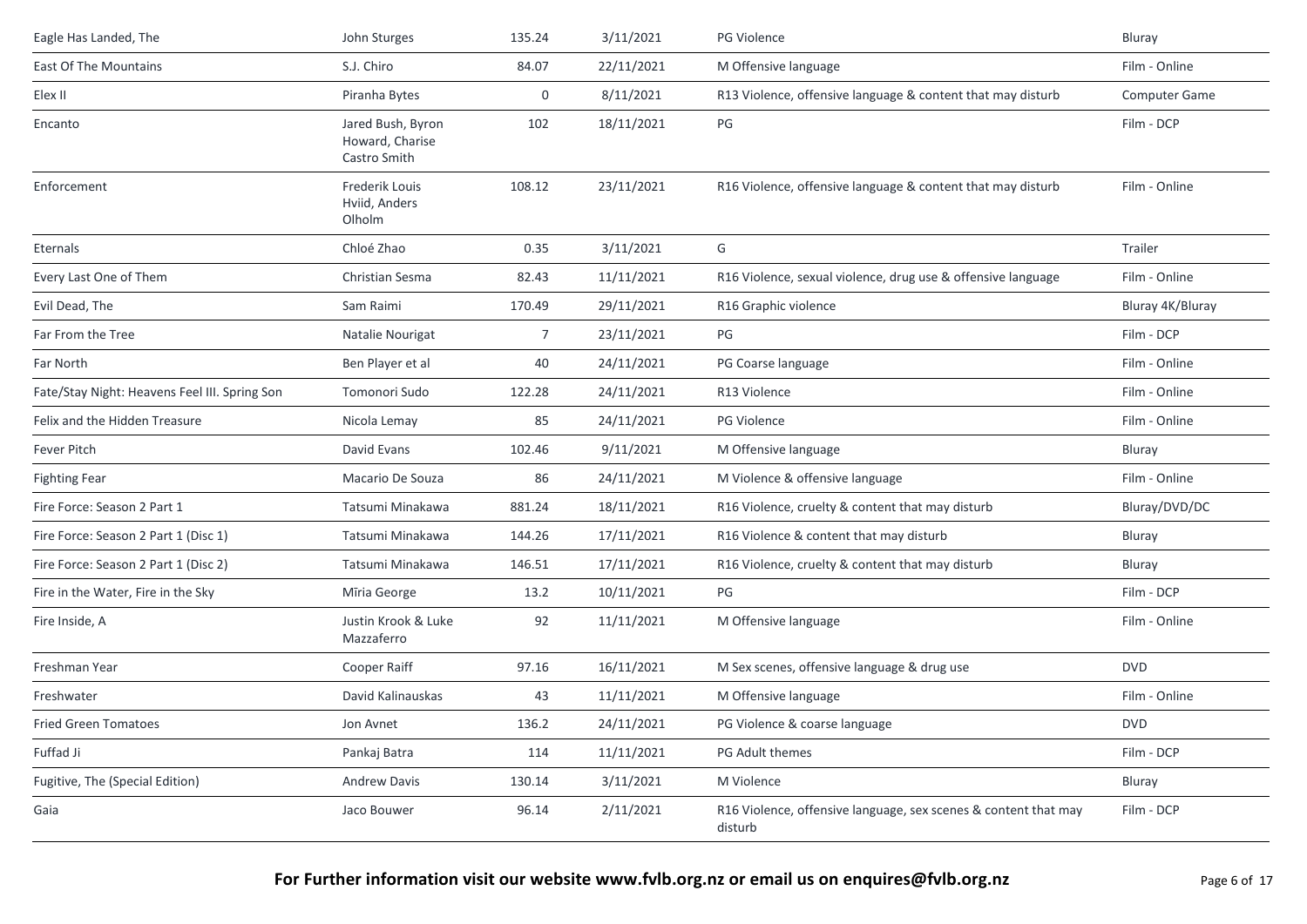| Gaia                                         | Jaco Bouwer              | 92.24       | 2/11/2021  | R16 Violence, offensive language, sex scenes & content that may<br>disturb           | (DVD)                |
|----------------------------------------------|--------------------------|-------------|------------|--------------------------------------------------------------------------------------|----------------------|
| Gaia                                         | Jaco Bouwer              | 96.14       | 24/11/2021 | R16 Violence, offensive language, sex scenes & content that may<br>disturb           | Film - Online        |
| Gallipoli                                    | Peter Weir               | 111.25      | 26/11/2021 | PG Adult themes                                                                      | <b>DVD</b>           |
| Gateway, The                                 | Michele Civetta          | 87.19       | 2/11/2021  | R16 Violence, domestic violence, sexual material, drug use and<br>offensive language | Film - Online        |
| Ghostbusters 1 & 2                           | Ivan Reitman             | 426.54      | 29/11/2021 | PG Scary scenes & mild language                                                      | Bluray 4K/Bluray     |
| <b>Ghostbusters: Afterlife</b>               | Jason Reitman            | 124         | 16/11/2021 | M Violence                                                                           | Film - DCP           |
| <b>Ghostbusters: Afterlife</b>               | Jason Reitman            | 124         | 17/11/2021 | M Violence                                                                           | Film - Online        |
| Gift, The                                    | Sam Raimi                | 111.29      | 23/11/2021 | R16 Violence, domestic violence & offensive language                                 | Bluray               |
| Glasshouse                                   | Kelsey Egan              | 96.2        | 2/11/2021  | R16 Violence, horror & sex scenes                                                    | Film - DCP           |
| Glory                                        | <b>Edward Zwick</b>      | 244.28      | 29/11/2021 | M Violence & offensive language                                                      | Bluray 4K/Bluray     |
| Gods Not Dead: We The People                 | Vance Null               | 87.34       | 25/11/2021 | PG Violence                                                                          | <b>DVD</b>           |
| Godzilla                                     | <b>Gareth Edwards</b>    | 123.07      | 24/11/2021 | M Violence                                                                           | Bluray               |
| Godzilla                                     | <b>Gareth Edwards</b>    | 118.05      | 24/11/2021 | M Violence                                                                           | <b>DVD</b>           |
| Gold                                         | <b>Anthony Hayes</b>     | 96.25       | 26/11/2021 | R13 Violence, offensive language & content that may disturb                          | Film - DCP           |
| Good Girls: Season 3                         | Michael Weaver et.<br>al | 469         | 19/11/2021 | M Violence & offensive language                                                      | <b>DVD</b>           |
| GoodFellas                                   | <b>Martin Scorsese</b>   | 145.27      | 4/11/2021  | R16 Violence, offensive language & drug use                                          | Bluray               |
| GoodFellas                                   | <b>Martin Scorsese</b>   | 139.39      | 4/11/2021  | R16 Violence                                                                         | <b>DVD</b>           |
| Gourmet Detective: 5 Movie Collection        | Various                  | 432.29      | 19/11/2021 | M Violence                                                                           | <b>DVD</b>           |
| <b>Grand Theft Auto III</b>                  | Not stated               | $\mathbf 0$ | 2/11/2021  | R18 Violence                                                                         | <b>Computer Game</b> |
| <b>Grand Theft Auto San Andreas</b>          | Not applicable           | $\mathbf 0$ | 2/11/2021  | R18 Violence & offensive language                                                    | Computer Game        |
| Grand Theft Auto Vice City                   |                          | 0           | 2/11/2021  | R18 Violence                                                                         | <b>Computer Game</b> |
| Grand Theft Auto: The Trilogy The Definitive | <b>Rockstar Games</b>    | $\mathbf 0$ | 2/11/2021  | R18 Violence & offensive language                                                    | <b>Computer Game</b> |
| Grand Theft Auto: The Trilogy The Definitive | <b>Rockstar Games</b>    | $\mathbf 0$ | 2/11/2021  | R18 Violence & offensive language                                                    | Computer Game        |
| Great Balls of Fire!                         | Jim McBride              | 107.32      | 4/11/2021  | M Sex scenes                                                                         | Bluray               |
| Gremlins Collection, The                     | Joe Dante                | 212.41      | 3/11/2021  | PG Violence                                                                          | Bluray               |
| Gremlins Collection, The                     | Joe Dante                | 203.59      | 3/11/2021  | <b>PG Violence</b>                                                                   | <b>DVD</b>           |
|                                              |                          |             |            |                                                                                      |                      |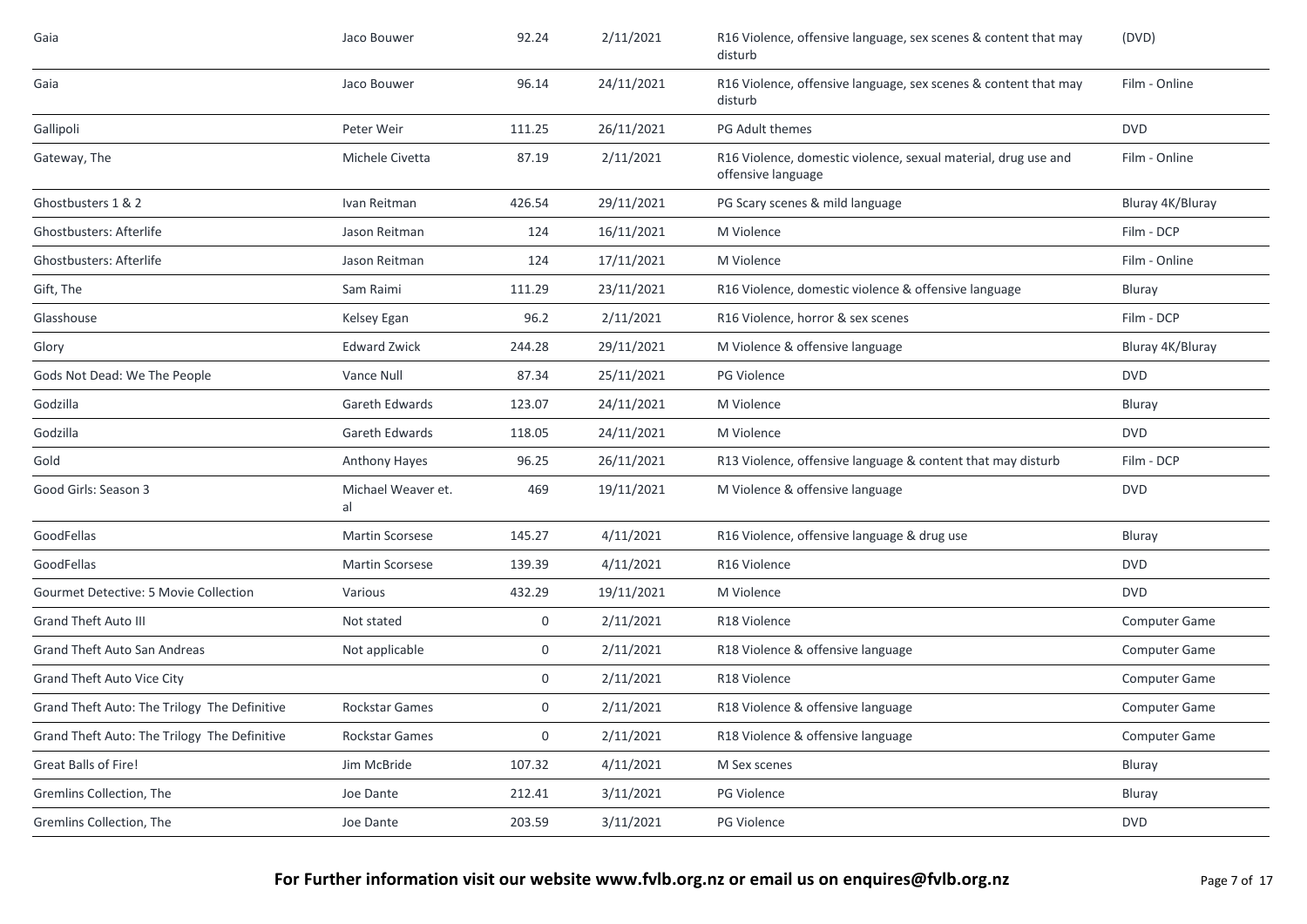| Hair                                          | Milos Forman              | 237.02  | 25/11/2021 | M                                                                           | Bluray/DVD                 |
|-----------------------------------------------|---------------------------|---------|------------|-----------------------------------------------------------------------------|----------------------------|
| Hallmark Christmas Collection 17: Sound of Ch | Various                   | 259.19  | 19/11/2021 | G                                                                           | <b>DVD</b>                 |
| Hallmark Christmas Collection 18: A Cheerful  | Various                   | 252.48  | 19/11/2021 | G                                                                           | <b>DVD</b>                 |
| Hallmark Christmas Collection 19: A Blue Ridg | Various                   | 256.57  | 19/11/2021 | G                                                                           | <b>DVD</b>                 |
| Hallmark Christmas Collection 20: Christmas O | Various                   | 256.54  | 19/11/2021 | G                                                                           | <b>DVD</b>                 |
| Hallmark Christmas Collection 21: Snow Bride  | Various                   | 261.37  | 19/11/2021 | G                                                                           | <b>DVD</b>                 |
| Halloween Kills                               | David Gordon<br>Green     | 105     | 19/11/2021 | R16 Graphic violence, offensive language & cruelty                          | (Digital DVD)              |
| Halloween Kills                               | David Gordon<br>Green     | 105     | 19/11/2021 | R16 Graphic violence, offensive language & cruelty                          | (Digital Bluray)           |
| Halloween Kills                               | David Gordon<br>Green     | 210     | 19/11/2021 | R16 Graphic violence, offensive language & cruelty                          | (Digital Bluray 4K/Bluray) |
| Handmaid's Tale, The                          | Volker Schlondorff        | 108.37  | 9/11/2021  | RP16 Violence, offensive language & sex scenes                              | Bluray                     |
| Hard Target                                   | John Woo                  | 99.33   | 9/11/2021  | R18 Violence                                                                | Bluray                     |
| Hawk The Slaver                               | <b>Terry Marcel</b>       | 93.28   | 4/11/2021  | PG                                                                          | Bluray                     |
| <b>Heavy Metal</b>                            | <b>Gerald Potterton</b>   | 90.2    | 24/11/2021 | R16 Violence & sex scenes                                                   | Bluray                     |
| Hemingway: A Film by Ken Burns and Lynn Novic | Ken Burns, Lynn<br>Novick | 327.5   | 23/11/2021 | M Offensive language                                                        | <b>DVD</b>                 |
| Henchmen                                      | Adam Wood                 | 89      | 16/11/2021 | PG Violence & coarse language                                               | Film - DCP                 |
| Henchmen                                      | Adam Wood                 | 89      | 22/11/2021 | PG Violence & coarse language                                               | Film - Online              |
| Henchmen                                      | Adam Wood                 | 2.16    | 25/11/2021 | PG                                                                          | Trailer                    |
| Her Silk Satin Suede                          | James Grimley             | 4.53    | 25/11/2021 | PG                                                                          | Film - DCP                 |
| Here are the Young Men                        | Eoin Macken               | 96.15   | 12/11/2021 | R16 Violence, sexual violence, drug use, offensive language & sex<br>scenes | Film - Online              |
| Hero, A                                       | Asghar Farhadi            | 127.36  | 18/11/2021 | M Suicide references                                                        | Film - DCP                 |
| Hide and Seek                                 | Joel David Moore          | 83.31   | 10/11/2021 | R13 Violence, horror, offensive language & content that may<br>disturb      | Film - Online              |
| Hitchhiker's Guide to the Galaxy, The         | A Bell                    | 199.48  | 4/11/2021  | M Offensive language                                                        | Bluray                     |
| Homecoming: Season Two                        | Kyle Patrick Alvarez      | 215.03  | 22/11/2021 | M Violence, sexual references & offensive language                          | <b>DVD</b>                 |
| Hunter x Hunter: Complete Series              | Hiroshi Kōjina            | 3490.45 | 22/11/2021 | R13 Violence, cruelty & content that may disturb                            | Bluray                     |
| I Am Mortal                                   | <b>Tony Aloupis</b>       | 80      | 8/11/2021  | PG                                                                          | Film - Online              |
|                                               |                           |         |            |                                                                             |                            |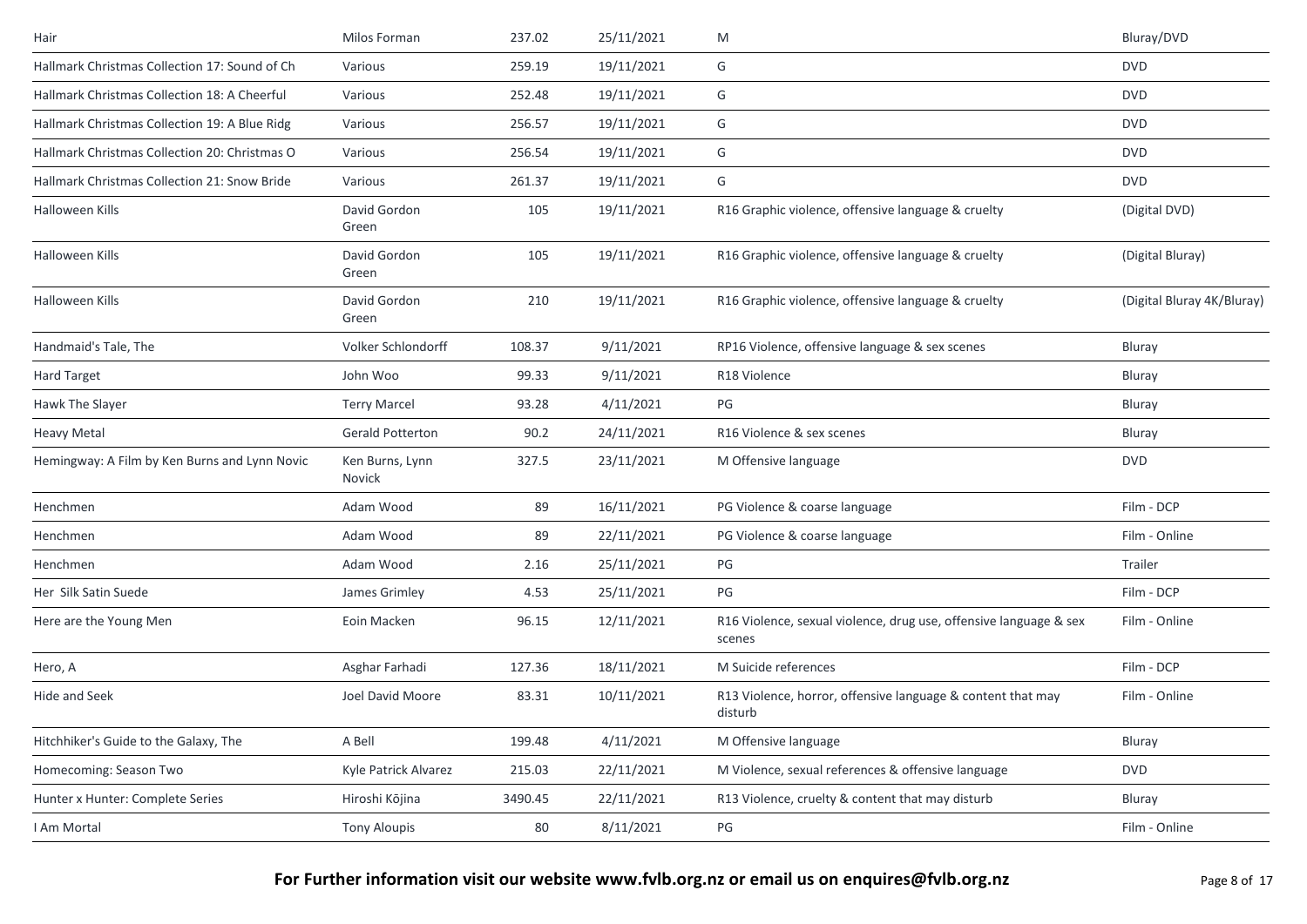| I Wanna Hold Your Hand                | Robert Zemeckis                            | 98.47   | 10/11/2021 | PG Coarse language                                                       | Bluray        |
|---------------------------------------|--------------------------------------------|---------|------------|--------------------------------------------------------------------------|---------------|
| Ice Road, The                         | Jonathan Hensleigh                         | 104.32  | 19/11/2021 | M Violence & offensive language                                          | <b>DVD</b>    |
| Ice Road, The                         | Jonathan Hensleigh                         | 108.42  | 19/11/2021 | M Violence & offensive language                                          | Bluray        |
| Imitation of Life                     | Douglas Sirk                               | 124.26  | 26/11/2021 | G                                                                        | <b>DVD</b>    |
| Impulse: Season 2                     | Various                                    | 537.38  | 22/11/2021 | R13 Violence, offensive language, drug use & content that may<br>disturb | <b>DVD</b>    |
| In Fabric                             | Peter Strickland                           | 118.18  | 2/11/2021  | R13 Horror, nudity & sexual references                                   | <b>DVD</b>    |
| In Her Element                        | Kate Kunath                                | 32      | 8/11/2021  | PG Coarse language                                                       | Film - Online |
| In the Heat of the Night              | Norman Jewison                             | 105.17  | 15/11/2021 | M                                                                        | <b>DVD</b>    |
| Interrupters, The: This Is My Family! | Kevin Kerslake                             | 57.32   | 2/11/2021  | PG                                                                       | Film - Online |
| It Came from Outer Space              | Jack Arnold                                | 80.07   | 26/11/2021 | PG Violence                                                              | <b>DVD</b>    |
| It's Mike Yarwood (2 Disc)            | Terence<br>Dixon/Keith Beckett             | 252.14  | 22/11/2021 | PG Coarse language                                                       | <b>DVD</b>    |
| Jack in the Box, The                  | Lawrence Fowler                            | 87.32   | 23/11/2021 | R16 Violence & horror                                                    | (DVD)         |
| James Blond                           | Jonathan Lapardo                           | 4.23    | 25/11/2021 | M                                                                        | Film - DCP    |
| Jerk, The                             | Carl Reiner                                | 93.54   | 9/11/2021  | PG Coarse language                                                       | Bluray        |
| Jetsons: The Movie                    | William Hanna                              | 81.59   | 9/11/2021  | G                                                                        | Bluray        |
| Justice Society: World War 2          | Jeff Wamester,<br>Matt Peters, Dan<br>Riba | 208     | 9/11/2021  | M Violence                                                               | Film - Online |
| Kakushigoto: The Complete Season      | Yuta Murano et. al                         | 568.46  | 23/11/2021 | M Adult themes                                                           | Bluray/DC     |
| Keeping Faith: Series 1 3             | Pip Broughton                              | 1149.15 | 22/11/2021 | M Violence & offensive language                                          | <b>DVD</b>    |
| Ken Dodd Laughter Show, The           | Dennis Kirkland                            | 214.26  | 22/11/2021 | M                                                                        | <b>DVD</b>    |
| Killbird                              | Joe Zanetti                                | 84.48   | 24/11/2021 | R16 Violence, sexual references & offensive language                     | Film - Online |
| King Richard                          | Reinaldo Marcus<br>Green                   | 2.46    | 23/11/2021 | PG                                                                       | Trailer       |
| Kung Fu: The Complete First Season    | Various                                    | 548.42  | 15/11/2021 | M Violence & sexual violence references                                  | <b>DVD</b>    |
| Kurup                                 | Srinath Rajenderan                         | 155     | 11/11/2021 | M Rape themes, violence & content that may disturb                       | Film - DCP    |
| Lady Boss: The Jackie Collins Story   | Laura Fairrie                              | 96.5    | 3/11/2021  | M Sexual material & content that may disturb                             | Film - DCP    |
| Lamb                                  | Valdimar<br>Jóhannsson                     | 106.12  | 24/11/2021 | M Violence, offensive language, sex scenes & nudity                      | Film - Online |
|                                       |                                            |         |            |                                                                          |               |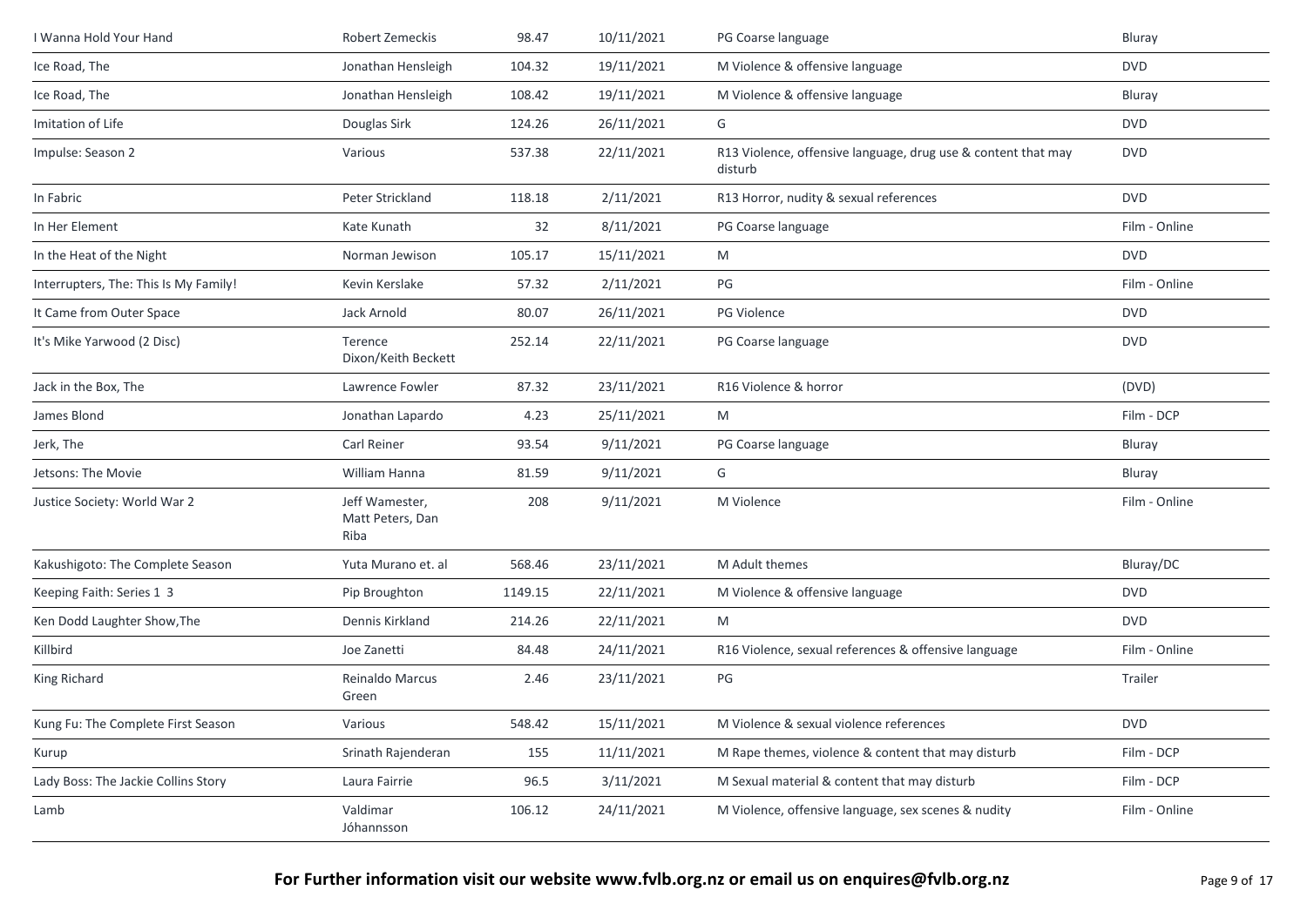| Last Boy, The                      | Perry Bhandal                                 | 87.06  | 29/11/2021 | PG Violence                                                                     | <b>DVD</b>                 |
|------------------------------------|-----------------------------------------------|--------|------------|---------------------------------------------------------------------------------|----------------------------|
| Last Champion, The                 | Glenn Withrow                                 | 122    | 17/11/2021 | M Violence                                                                      | Film - Online              |
| Last Duel, The                     | <b>Ridley Scott</b>                           | 152.4  | 16/11/2021 | R16 Graphic violence, sex scenes, offensive language, rape &                    | Film - Online              |
| Last Moment of Clarity             | Colin Krisel, James<br>Krisel                 | 90.1   | 12/11/2021 | R16 Violence, offensive language & sex scenes                                   | Film - Online              |
| Last Night in Soho                 | <b>Edgar Wright</b>                           | 113.36 | 29/11/2021 | R16 Violence, sexual violence, offensive language & content that<br>may disturb | (Digital Bluray)           |
| Last Night in Soho                 | <b>Edgar Wright</b>                           | 227.12 | 29/11/2021 | R16 Violence, sexual violence, offensive language & content that<br>may disturb | (Digital Bluray 4K/Bluray) |
| Last Night in Soho                 | <b>Edgar Wright</b>                           | 113.36 | 29/11/2021 | R16 Violence, sexual violence, offensive language & content that<br>may disturb | (Digital DVD)              |
| Last Son, The                      | <b>Tim Sutton</b>                             | 98.06  | 17/11/2021 | R16 Violence, offensive language & sexual material                              | Film - Online              |
| Les Norton                         | Jocelyn<br>Moorhouse,<br>Morgan O'Neill et al | 509.57 | 17/11/2021 | M Violence, offensive language, drug use, sex scenes & nudity                   | Film - Online              |
| Lets Scare Jessica to Death        | John D. Hancock                               | 88.46  | 23/11/2021 | R13                                                                             | Bluray                     |
| Lightyear                          | Angus MacLane                                 | 1.36   | 2/11/2021  | G                                                                               | Trailer                    |
| Lives of Others, The               | Florian Henckel<br>von Donnersmarck           | 137.35 | 26/11/2021 | M Sex scenes                                                                    | <b>DVD</b>                 |
| Liza on Demand Episode 301 (Clean) | Deborah Kaplan,<br>Harry Elfont               | 22.02  | 19/11/2021 | M Sexual references                                                             | Film - Online              |
| Love Is Love Is Love               | Eleanor Coppola                               | 91     | 9/11/2021  | M Offensive language                                                            | <b>DVD</b>                 |
| Love It Was Not                    | Maya Sarfaty                                  | 85.45  | 2/11/2021  | M Adult themes                                                                  | <b>DVD</b>                 |
| Mad Max 2                          | George Miller                                 | 191.07 | 24/11/2021 | M Violence                                                                      | [Bluray 4K]                |
| Mad Max Beyond Thunderdome         | George Miller                                 | 213.53 | 24/11/2021 | PG Violence                                                                     | Bluray 4K/Bluray           |
| Magic Christian, The               | Joseph McGrath                                | 92.25  | 9/11/2021  | R <sub>16</sub>                                                                 | Bluray                     |
| Magic Christian, The               | Joseph McGrath                                | 92.08  | 22/11/2021 | R <sub>16</sub>                                                                 | <b>DVD</b>                 |
| Malcolm                            | Nadia Tass                                    | 85.36  | 2/11/2021  | PG Coarse language                                                              | Bluray                     |
| Malignant                          | James Wan                                     | 106.59 | 12/11/2021 | R18 Graphic violence, horror & domestic violence                                | Film - Online              |
| Match, The                         | Dominik Sedlar,<br>Jakov Sedlar               | 114.43 | 25/11/2021 | M Violence                                                                      | <b>DVD</b>                 |
| Medusa Touch, The                  | Jack Gold                                     | 109    | 23/11/2021 | M Violence                                                                      | Bluray                     |
|                                    |                                               |        |            |                                                                                 |                            |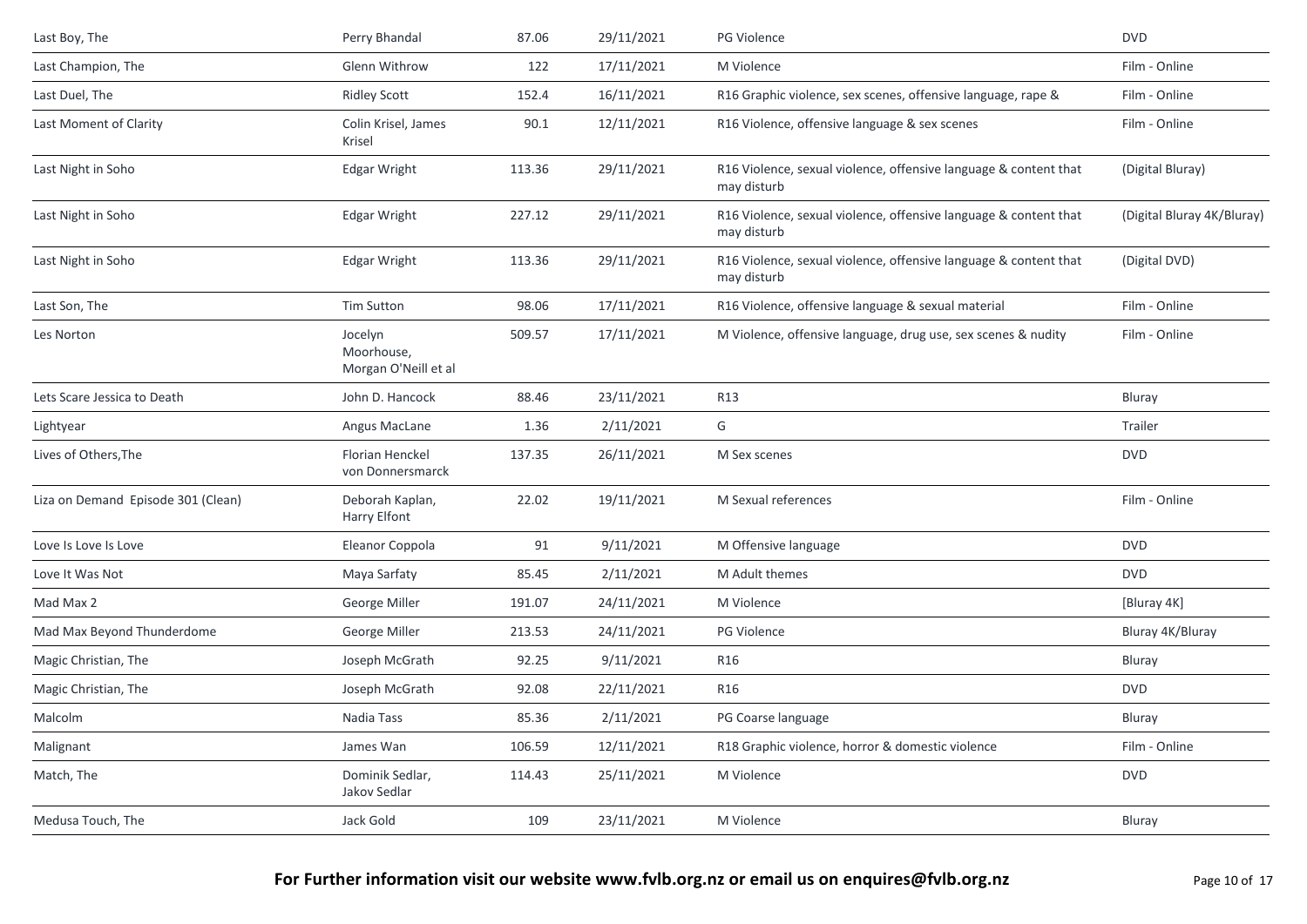| Middle Earth 31 Disc Ultimate Collectors Edit | Peter Jackson                  | 4166.34        | 19/11/2021 | M Violence, fantasy horror, offensive language & supernatural<br>themes         | Bluray 4K/Bluray |
|-----------------------------------------------|--------------------------------|----------------|------------|---------------------------------------------------------------------------------|------------------|
| Minari                                        | Lee Isaac Chung                | 115            | 2/11/2021  | PG Coarse language                                                              | Film - DCP       |
| Minder: Collection 2                          | <b>Bryan Cowgill</b>           | 2607.54        | 22/11/2021 | M Violence, sexual references & offensive language                              | <b>DVD</b>       |
| Misfits, The                                  | Renny Harlin                   | 90.48          | 11/11/2021 | M Violence & offensive language                                                 | <b>DVD</b>       |
| Mitchells Vs. the Machines, The               | Mike Rianda                    | 110            | 9/11/2021  | PG Violence & scary scenes                                                      | <b>DVD</b>       |
| Mitchells Vs. the Machines, The               | Mike Rianda                    | 110            | 17/11/2021 | PG Violence & scary scenes                                                      | Film - Online    |
| <b>Modern Times</b>                           | Charlie Chaplin                | 87             | 18/11/2021 | G                                                                               | Film - DCP       |
| Moonfall                                      | <b>Roland Emmerich</b>         | 2.04           | 4/11/2021  | M                                                                               | Trailer          |
| Morbius                                       | Daniel Espinosa                | $\overline{2}$ | 4/11/2021  | M Violence & horror                                                             | Trailer          |
| Mortal Kombat Legends: Battle of the Realms   | <b>Ethan Spaulding</b>         | 79.49          | 17/11/2021 | R16 Graphic violence & offensive language                                       | (Bluray)         |
| Mortal Kombat Legends: Battle of the Realms   | <b>Ethan Spaulding</b>         | 76.32          | 18/11/2021 | R16 Graphic violence & offensive language                                       | (DVD)            |
| Mortal Kombat Legends: Battle of the Realms   | <b>Ethan Spaulding</b>         | 76.32          | 22/11/2021 | R16 Graphic violence & offensive language                                       | Film - Online    |
| Mouthful Of Air, A                            | Amy Koppelman                  | 105            | 24/11/2021 | M Offensive language & suicide references                                       | Film - Online    |
| My Hero Academia: Complete Season 2           | Kenji Nagasaki                 | 1169.23        | 22/11/2021 | PG Violence & coarse language                                                   | <b>DVD</b>       |
| My Imaginary Enemy                            | Sarah Francis                  | 11             | 25/11/2021 | PG Coarse language                                                              | Film - DCP       |
| My Name Is Gulpilil                           | Molly Reynolds                 | 100.59         | 19/11/2021 | M Violence & offensive language                                                 | <b>DVD</b>       |
| My Name Is Gulpilil                           | Molly Reynolds                 | 101            | 24/11/2021 | M Violence & offensive language                                                 | Film - Online    |
| Neon Genesis Evangelion - End of Evangelion   | Hideaki Anno                   | 90             | 24/11/2021 | M Violence & sexual references                                                  | Film - Online    |
| Netflix Doco Trailer                          | <b>Tyler Redmond</b>           | 2.25           | 24/11/2021 | PG                                                                              | Film - DCP       |
| Never Back Down: Revolt                       | Kellie Madison                 | 85.45          | 11/11/2021 | R16 Violence, sexual references & offensive language                            | Film - Online    |
| New Corporation, The: The Unfortunately Neces | Joel Bakan,<br>Jennifer Abbott | 107            | 24/11/2021 | M Offensive language                                                            | Film - Online    |
| New Order                                     | Michel Franco                  | 85.54          | 22/11/2021 | R16 Violence, sexual violence, cruelty & offensive language                     | Film - Online    |
| New York Ninja                                | Kurtis Spieler, John<br>Liu    | 93.17          | 9/11/2021  | R16 Violence, sexual violence, offensive language & content that<br>may disturb | Film - DCP       |
| Night House, The                              | David Bruckner                 | 107            | 4/11/2021  | M Violence, sexual references & offensive language                              | Film - Online    |
| Night, The                                    | Kourosh Ahari                  | 105.05         | 12/11/2021 | R13 Violence, self-harm & content that may disturb                              | Film - Online    |
| Nightmare Alley                               | Guillermo del Toro             | 1.51           | 23/11/2021 | M                                                                               | Trailer          |
| Nirvana: Nevermind 30th Anniversary Deluxe Bo | Unknown                        | 62.23          | 8/11/2021  | PG                                                                              | Bluray           |

**For Further information visit our website www.fvlb.org.nz or email us on enquires@fvlb.org.nz** Page 11 of 17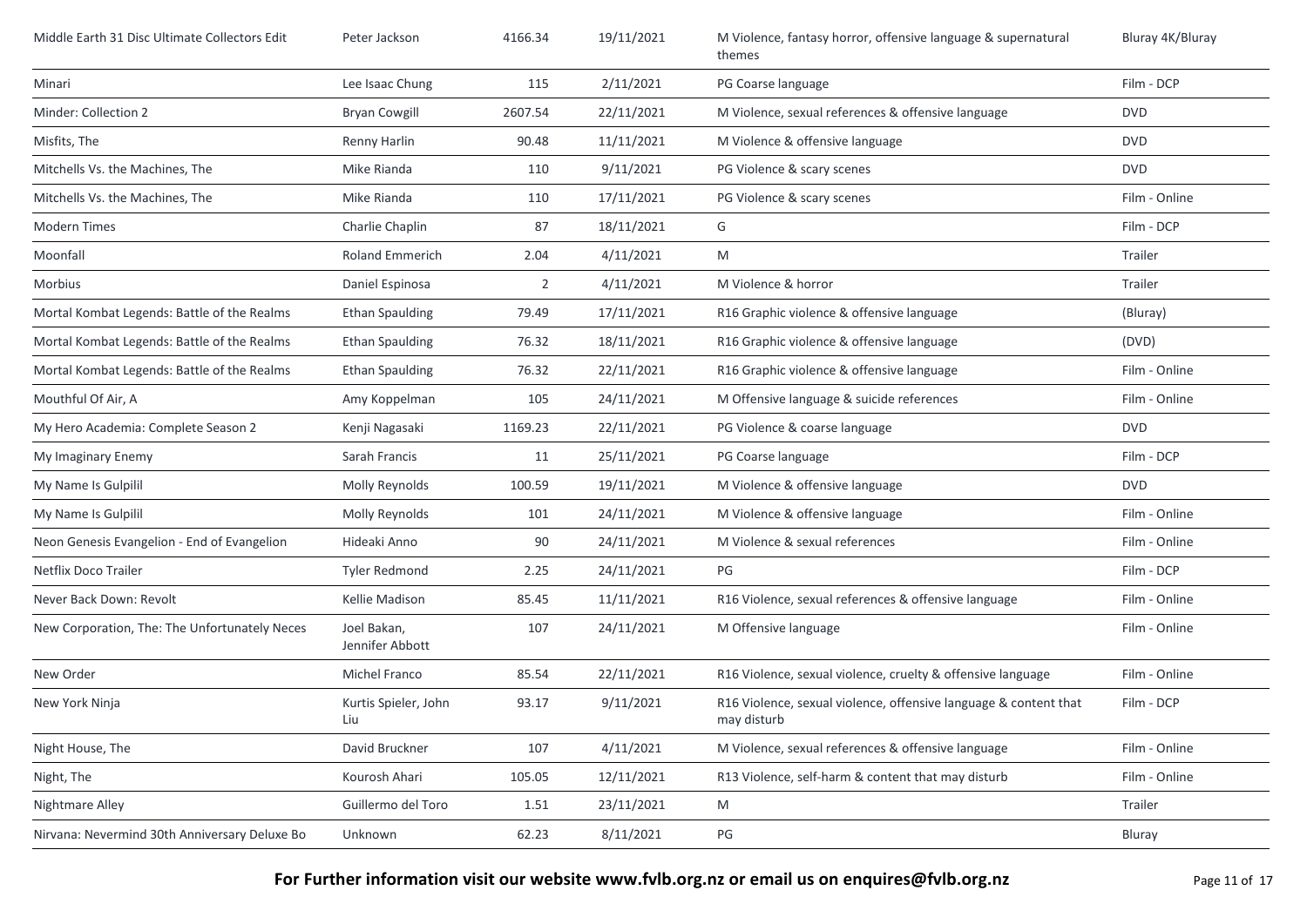| Nitram                                       | Justin Kurzel                     | 107.01 | 16/11/2021 | M Violence, offensive language, drug use & content that may<br>disturb | <b>DVD</b>    |
|----------------------------------------------|-----------------------------------|--------|------------|------------------------------------------------------------------------|---------------|
| No Man of God                                | <b>Amber Sealey</b>               | 96.11  | 18/11/2021 | R16 Acts of cruelty & rape, sexual violence & offensive language       | (DVD)         |
| No Man of God                                | <b>Amber Sealey</b>               | 96.11  | 24/11/2021 | R16 Acts of cruelty & rape, sexual violence & offensive language       | Film - Online |
| Notorious Nick                               | Aaron Leong                       | 87.41  | 29/11/2021 | M Violence                                                             | <b>DVD</b>    |
| <b>Occupation Rainfall</b>                   | Luke Sparke                       | 128.03 | 2/11/2021  | M Violence & offensive language                                        | <b>DVD</b>    |
| Old Henry                                    | Potsy Ponciroli                   | 98.58  | 11/11/2021 | R16 Violence, cruelty & offensive language                             | Film - Online |
| On Any Sunday                                | <b>Bruce Brown</b>                | 85.03  | 23/11/2021 | G                                                                      | <b>DVD</b>    |
| Once In a Lifetime Sessions: George Ezra     | <b>Matthew Amos</b>               | 78     | 17/11/2021 | M Offensive language                                                   | Film - Online |
| Once In a Lifetime Sessions: Kasabian        | Matt Askem                        | 79     | 17/11/2021 | M Offensive language                                                   | Film - Online |
| Once In a Lifetime Sessions: Moby            | Matt Askem                        | 86     | 17/11/2021 | M Adult themes                                                         | Film - Online |
| Once In a Lifetime Sessions: Nile Rodgers    | Charlie Lightening                | 70     | 17/11/2021 | M Offensive language                                                   | Film - Online |
| Once In a Lifetime Sessions: Noel Gallagher  | Charlie Lightening                | 66     | 17/11/2021 | M Offensive language                                                   | Film - Online |
| Once In a Lifetime Sessions: One Republic    | Matt Askem                        | 76     | 17/11/2021 | PG Coarse language                                                     | Film - Online |
| Once In a Lifetime Sessions: Snow Patrol     | Matt Askem                        | 87     | 17/11/2021 | M Offensive language                                                   | Film - Online |
| Once In a Lifetime Sessions: TLC             | Matt Askem                        | 78     | 17/11/2021 | PG Coarse language                                                     | Film - Online |
| One Last Dance                               | Lisa Niemi                        | 100.39 | 22/11/2021 | M Offensive language                                                   | <b>DVD</b>    |
| One Second                                   | Zhang Yimou                       | 1.37   | 4/11/2021  | PG                                                                     | Trailer       |
| One Shot                                     | James Nunn                        | 96.25  | 17/11/2021 | R16 Violence, cruelty & offensive language                             | Film - Online |
| Outback Truckers Season 9                    | Various                           | 572.36 | 15/11/2021 | M Offensive language                                                   | <b>DVD</b>    |
| Paranormal Activity: Next of Kin             | William Eubank                    | 98.15  | 10/11/2021 | R16 Violence, offensive language & horror                              | Film - Online |
| Patrick Double Feature                       | Richard Franklin,<br>Mark Hartley | 207.53 | 2/11/2021  | R16 Violence, horror, sex scenes & offensive language                  | Bluray        |
| Paw Patrol: Splash To The Rescue             | Keith Chapman                     | 93.49  | 8/11/2021  | G                                                                      | <b>DVD</b>    |
| Pick Our Fruit                               | Isack Hoppitt                     | 3.12   | 10/11/2021 | PG                                                                     | Film - DCP    |
| Pig                                          | Michael Sarnoski                  | 87.24  | 8/11/2021  | R13 Violence, offensive language & content that may disturb            | <b>DVD</b>    |
| Pig                                          | Michael Sarnoski                  | 91.07  | 24/11/2021 | M Violence & offensive language                                        | Film - Online |
| Pink Floyd A Momentary Lapse Of Reason Remix | Unknown                           | 27.42  | 3/11/2021  | PG                                                                     | Bluray        |
| Pink Floyd A Momentary Lapse Of Reason Remix | Unknown                           | 27.39  | 3/11/2021  | PG                                                                     | <b>DVD</b>    |
| Pizza Girl                                   | Jesse Gibson                      | 9.1    | 10/11/2021 | PG Coarse language                                                     | Film - DCP    |

**For Further information visit our website www.fvlb.org.nz or email us on enquires@fvlb.org.nz** Page 12 of 17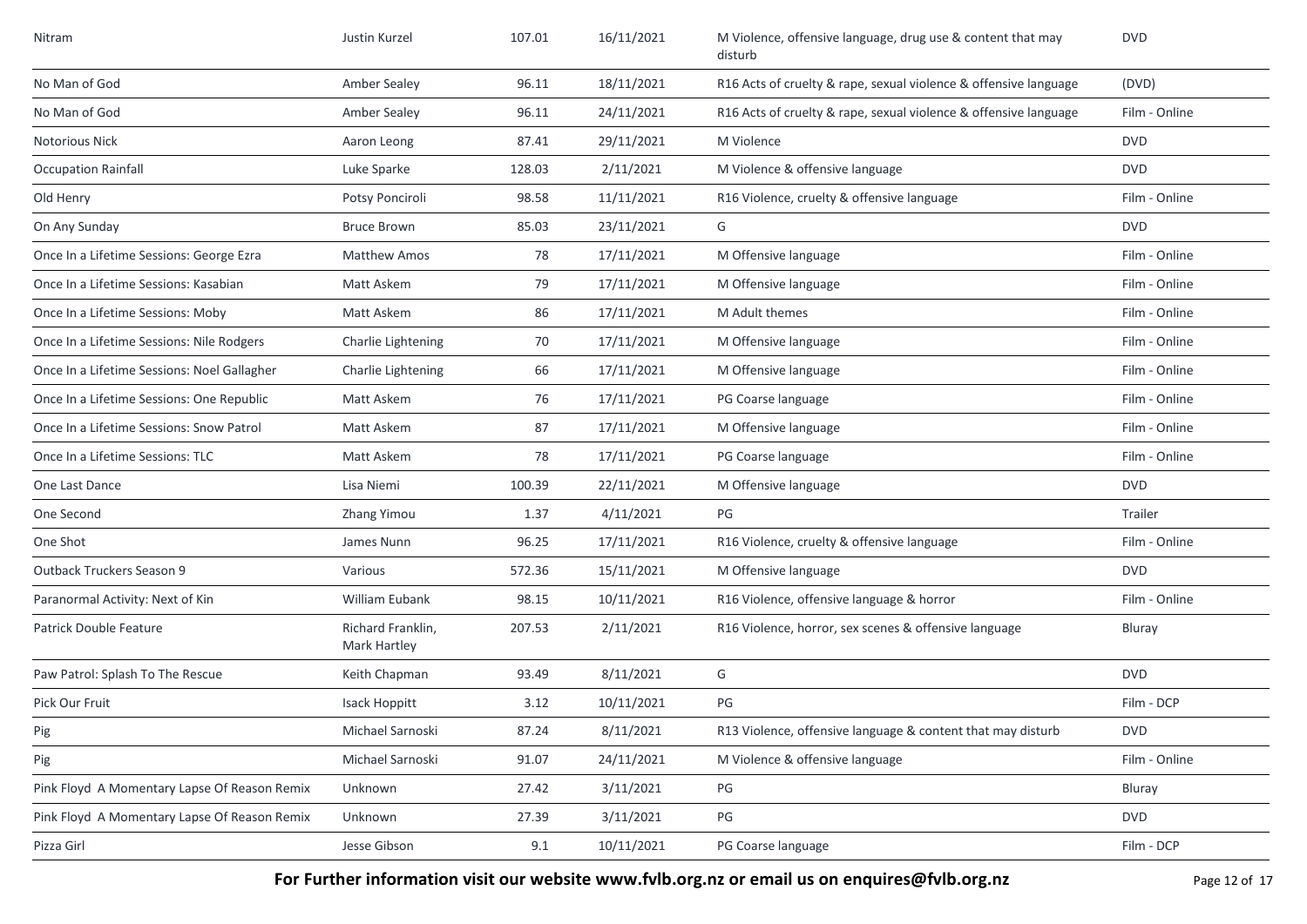| Philip Hurn                      | 104.33 | 8/11/2021  | G                                                       | <b>DVD</b>    |
|----------------------------------|--------|------------|---------------------------------------------------------|---------------|
| Waris Hussein                    | 105.38 | 23/11/2021 | <b>R16</b>                                              | Bluray        |
| Dr.<br>Chandraprakash<br>Dwivedi | 1.22   | 23/11/2021 | M                                                       | Trailer       |
| Alex Merkin                      | 106.48 | 18/11/2021 | PG Coarse language                                      | <b>DVD</b>    |
| Piers Haggard                    | 321.24 | 4/11/2021  | M Violence                                              | Bluray        |
| Rudolph Cartier                  | 207.04 | 4/11/2021  | PG Adult themes                                         | Bluray        |
| Yang Feng                        | 1.32   | 16/11/2021 | M                                                       | Trailer       |
| Yang Feng                        | 123.38 | 24/11/2021 | R13 Violence & cruelty                                  | Film - DCP    |
| Jerry Jameson                    | 113.43 | 3/11/2021  | PG                                                      | Bluray        |
| Not Stated                       | 0      | 11/11/2021 | R16 Violence, offensive language, drug use & sex scenes | Computer Game |
| Not Stated                       | 0      | 11/11/2021 | R16 Violence, offensive language, drug use & sex scenes | Computer Game |
| Doug Naylor                      | 87.14  | 10/11/2021 | M Offensive language                                    | Bluray        |
| Doug Naylor                      | 70.07  | 4/11/2021  | PG Sexual references                                    | Bluray        |
| Doug Naylor                      | 178.05 | 4/11/2021  | PG Coarse language & sexual references                  | Bluray        |
| Doug Naylor,<br>Nathan Cubitt    | 165.59 | 10/11/2021 | M Offensive language                                    | Bluray        |
| Lisa Joy                         | 115.59 | 19/11/2021 | M Violence, drug use & suicide                          | Bluray        |
| Lisa Joy                         | 111.12 | 19/11/2021 | M Violence, drug use & suicide                          | <b>DVD</b>    |
| Ciaran Donnelly                  | 95.34  | 24/11/2021 | M Violence                                              | <b>DVD</b>    |
| Ant Horasanli                    | 87.39  | 9/11/2021  | R16 Violence, offensive language & drug use             | (DVD)         |
| <b>Bradley Tangonan</b>          | 15.4   | 10/11/2021 | PG                                                      | Film - DCP    |
| Aaron Falvey                     | 6      | 25/11/2021 | M Offensive language                                    | Film - DCP    |
| Sylvester Stallone               | 92     | 25/11/2021 | <b>PG Violence</b>                                      | Film - DCP    |
| Jon Keeyes                       | 89.39  | 19/11/2021 | R16 Violence & offensive language                       | (DVD)         |
| Jon Keeyes                       | 89.39  | 22/11/2021 | R16 Violence & offensive language                       | Film - Online |
| Baz Luhrmann                     | 120.04 | 26/11/2021 | M Violence & offensive language                         | <b>DVD</b>    |
| James Ivory                      | 116.45 | 3/11/2021  | PG Violence                                             | Bluray        |
| Pierre Pinaud                    | 95     | 24/11/2021 | M Offensive language                                    | Film - Online |
|                                  |        |            |                                                         |               |

For Further information visit our website www.fvlb.org.nz or email us on enquires@fvlb.org.nz<br>Page 13 of 17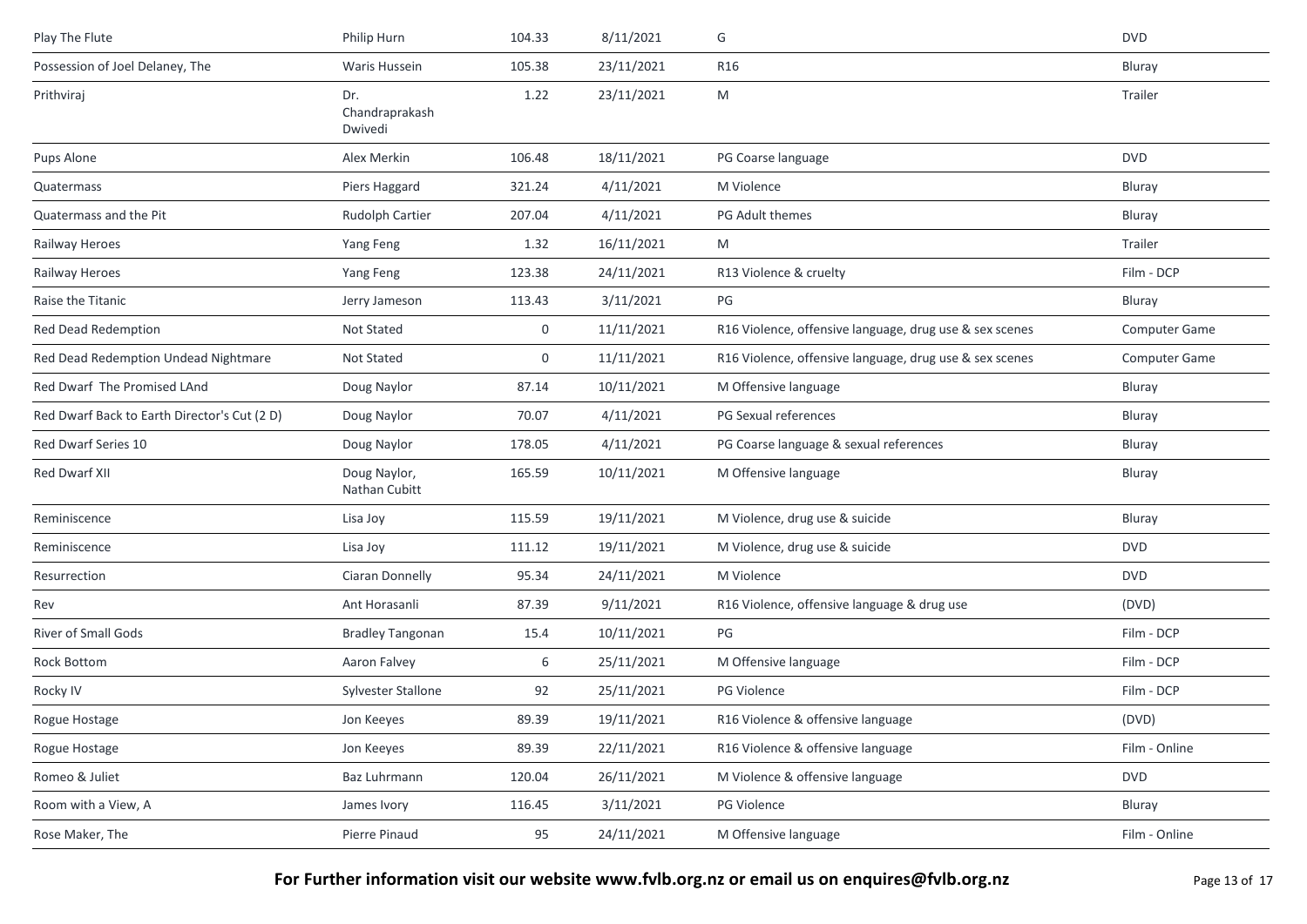| Saboteur, The                                 | Not Stated                             | 0      | 11/11/2021 | R16 Violence, offensive language & sexual themes                                      | <b>Computer Game</b> |
|-----------------------------------------------|----------------------------------------|--------|------------|---------------------------------------------------------------------------------------|----------------------|
| Sailor Moon Movie Collection (R, S, Super S)  | Kunihiko Ikuhara                       | 180.48 | 22/11/2021 | PG Violence & coarse language                                                         | Bluray               |
| Sailor Moon Movie Collection (R, S, Super S)  | Kunihiko Ikuhara                       | 180.45 | 22/11/2021 | <b>PG Violence</b>                                                                    | <b>DVD</b>           |
| Satyameva Jayate 2                            | Milap Milan Zaveri                     | 141.49 | 24/11/2021 | R13 Bloody violence & content that may disturb                                        | Film - DCP           |
| Sea Horses                                    | Evan Tramel                            | 81.11  | 2/11/2021  | G                                                                                     | <b>DVD</b>           |
| Sea of Love                                   | Harold Becker                          | 112.47 | 10/11/2021 | M Violence, offensive language & sex scenes                                           | Bluray               |
| Secret of My Success, The                     | <b>Herbert Ross</b>                    | 110.24 | 9/11/2021  | PG Sexual references                                                                  | Bluray               |
| Settlers                                      | Wyatt Rockefeller                      | 99.19  | 24/11/2021 | R16 Violence, sexual violence & offensive language                                    | <b>DVD</b>           |
| Seven Swords                                  | Tsui Hark                              | 152.38 | 26/11/2021 | M Violence & content that may disturb                                                 | <b>DVD</b>           |
| Shang-Chi and the Legend of the Ten Rings     | <b>Destin Daniel</b><br>Cretton        | 132    | 4/11/2021  | M Violence                                                                            | Film - Online        |
| Shut It Off ASAP! Can Hollywood Go Green Bo   | Chris Chilco                           | 20.5   | 19/11/2021 | PG                                                                                    | Film - Online        |
| Signed, Sealed & Delivered: The Movie Collect | Various                                | 922.07 | 8/11/2021  | <b>PG Violence</b>                                                                    | <b>DVD</b>           |
| Silent Night: A Song for the World            | Hannes Michael<br>Schalle              | 83.56  | 18/11/2021 | PG Coarse language                                                                    | <b>DVD</b>           |
| Sing a Bit of Harmony                         | Yoshiura Yasuhiro                      | 108.26 | 18/11/2021 | PG Coarse language                                                                    | Film - DCP           |
| Sista                                         | Chantelle Burgoyne                     | 16.13  | 10/11/2021 | M Violence, offensive language & drug use                                             | Film - DCP           |
| Slaughterhouse Five                           | George Roy Hill                        | 103.21 | 3/11/2021  | M Offensive language                                                                  | Bluray               |
| <b>Slumber Party Massacre</b>                 | Danishka Esterhazy                     | 86.46  | 2/11/2021  | R16 Graphic violence, offensive language, sexual themes & content<br>that may disturb | Film - DCP           |
| <b>Small Soldiers</b>                         | Joe Dante                              | 109.47 | 9/11/2021  | PG Violence                                                                           | Bluray               |
| Songbird                                      | Adam Mason                             | 85.05  | 26/11/2021 | R13 Sexual violence, violence & offensive language                                    | Film - Online        |
| Spencer                                       | Pablo Larrain                          | 116    | 9/11/2021  | M Offensive language & self harm references                                           | Film - Online        |
| Spencer                                       | Pablo Larrain                          | 116    | 9/11/2021  | M Offensive language & self harm references                                           | Film - DCP           |
| SpiderMan: No Way Home                        | Jon Watts                              | 2.43   | 18/11/2021 | M                                                                                     | Trailer              |
| Spitfire                                      | Anthony Palmer,<br>David Fairhead      | 95.23  | 9/11/2021  | PG Coarse language                                                                    | Bluray               |
| Stand By Me                                   | Rob Reiner                             | 88.44  | 29/11/2021 | M Offensive language                                                                  | Bluray               |
| Stand By Me                                   | Rob Reiner                             | 177.18 | 29/11/2021 | M Offensive language                                                                  | Bluray 4K/Bluray     |
| Star Trek: Lower Decks Season 1               | Juno John Lee,<br>Barry J. Kelly et al | 251.23 | 25/11/2021 | R13 Violence, sexual references & content that may disturb                            | <b>DVD</b>           |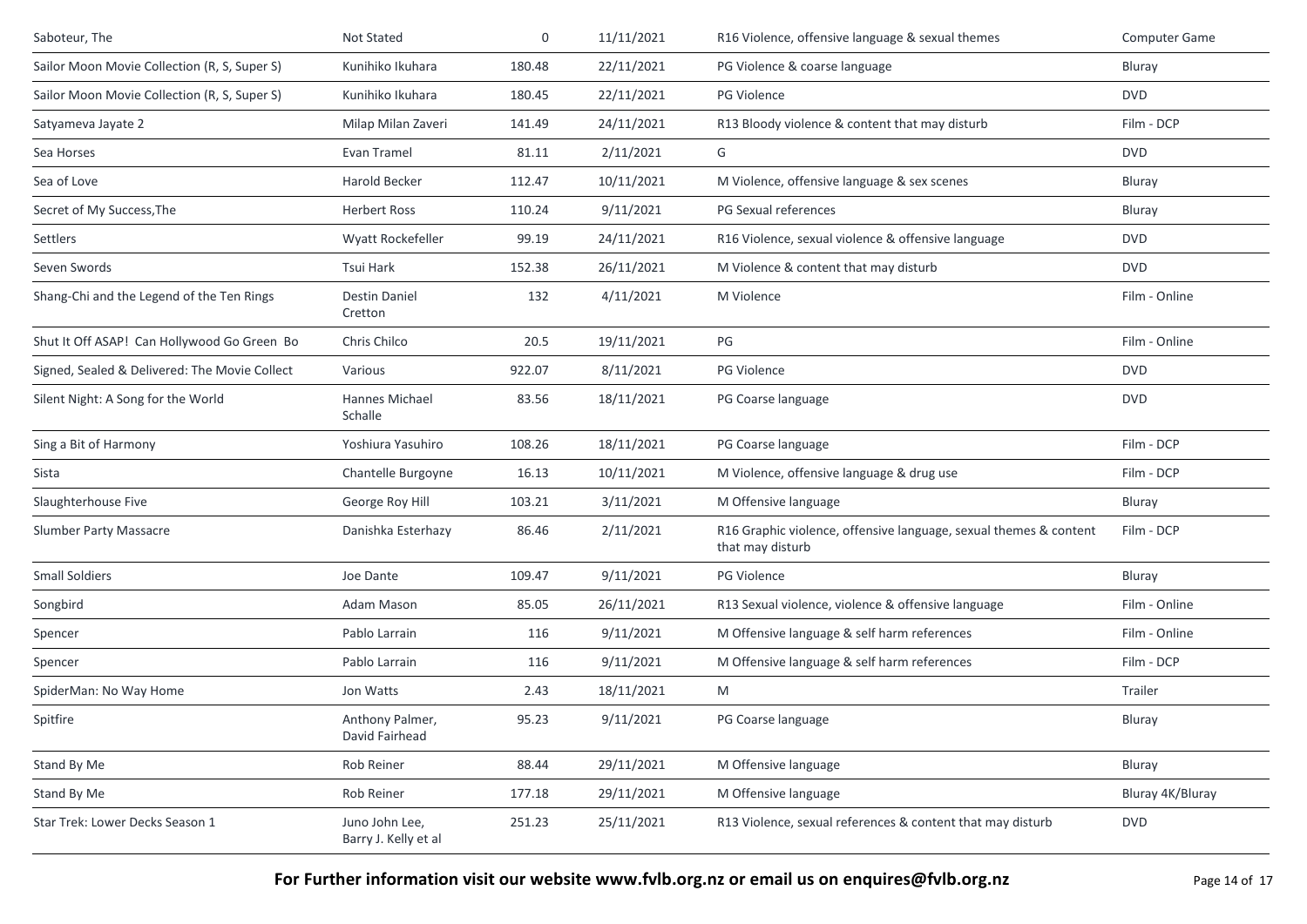| Star Trek: Lower Decks: Season 1 (Disc 1)     | Barry J. Kelly, Kim<br>Arndt, Bob Suarez        | 122.42  | 23/11/2021 | R13 Violence, sexual references & content that may disturb                  | <b>DVD</b>           |
|-----------------------------------------------|-------------------------------------------------|---------|------------|-----------------------------------------------------------------------------|----------------------|
| Star Trek: Lower Decks: Season 1 (Disc 2)     | Bob Suarez, Barry J.<br>Kelly, Kim Arndt        | 128.41  | 23/11/2021 | R13 Bloody violence & content that may disturb                              | <b>DVD</b>           |
| Still Open All Hours: Season 5                | Dewi Humphreys                                  | 203.19  | 15/11/2021 | PG Sexual references                                                        | <b>DVD</b>           |
| Stir of Echoes                                | David Koepp                                     | 99.07   | 23/11/2021 | R16 Violence, offensive language & sex scenes                               | Bluray               |
| Stranger of Paradise: Final Fantasy Origin    | Koei Tecmo Games                                | 0       | 23/11/2021 | R13 Bloody violence & content that may disturb                              | <b>Computer Game</b> |
| Suicide Squad, The                            | James Gunn                                      | 126.42  | 11/11/2021 | R16 Graphic violence, offensive language & cruelty                          | <b>DVD</b>           |
| Suicide Squad, The                            | James Gunn                                      | 132.06  | 11/11/2021 | R16 Graphic violence, offensive language & cruelty                          | Bluray               |
| Suicide Squad, The                            | James Gunn                                      | 264.12  | 11/11/2021 | R16 Graphic violence, offensive language & cruelty                          | Bluray 4K/Bluray     |
| Suicide Squad, The                            | James Gunn                                      | 264.12  | 11/11/2021 | R16 Graphic violence, offensive language & cruelty                          | Bluray 4K/Bluray     |
| Superman & Lois: The Complete First Season    | Various                                         | 643.15  | 15/11/2021 | M Violence & offensive language                                             | <b>DVD</b>           |
| Superman & Lois: The Complete First Season    | Various                                         | 670.48  | 15/11/2021 | M Violence & offensive language                                             | Bluray               |
| Superman: The Complete Animated Series        | Curt Geda/Dan<br>Riba/Toshihiko<br>Masuda et al | 1099.35 | 15/11/2021 | PG Violence                                                                 | Bluray               |
| Support Your Local Sheriff                    | <b>Burt Kennedy</b>                             | 92.59   | 4/11/2021  | G                                                                           | Bluray               |
| Swamp Thing: The Complete Series              | various                                         | 491.16  | 17/11/2021 | R16 Violence, offensive language & horror                                   | Bluray               |
| Swamp Thing: The Complete Series              | various                                         | 469.09  | 18/11/2021 | R16 Violence, offensive language & horror                                   | <b>DVD</b>           |
| Swamp Thing: The Complete Series (Disc One)   | Len Wiseman et al.                              | 257.48  | 16/11/2021 | R16 Violence, offensive language & horror                                   | Bluray               |
| Swamp Thing: The Complete Series (Disc Two)   | Toa Fraser et al.                               | 231.18  | 16/11/2021 | R16 Violence, offensive language & horror                                   | Bluray               |
| Sword Art Online Alicization War of Underwor  | Manabu Ono                                      | 283.48  | 15/11/2021 | R13 Bloody violence & content that may disturb                              | <b>DVD</b>           |
| Sword Art Online Progressive: Aria of a Starl | Ayako Kōno                                      | 97.14   | 25/11/2021 | PG Violence & horror                                                        | Film - DCP           |
| Sword Art Online: Alicization - War of Underw | Manabu Ono et. al                               | 141.54  | 12/11/2021 | R13 Bloody violence & content that may disturb                              | <b>DVD</b>           |
| Sword Art Online: Alicization - War of Underw | Manabu Ono et. al                               | 141.57  | 12/11/2021 | R13 Violence & content that may disturb                                     | <b>DVD</b>           |
| Tam Lin                                       | Roddy McDowall                                  | 106.55  | 23/11/2021 | M Supernatural themes                                                       | Bluray               |
| Taxi Driver, A                                | Hoon Jang                                       | 137     | 23/11/2021 | M Violence & offensive language                                             | Film - DCP           |
| Thief of Bagdad, The                          | Raoul Walsh                                     | 151.14  | 26/11/2021 | G                                                                           | <b>DVD</b>           |
| This is England '86                           | Shane Meadows                                   | 187.18  | 3/11/2021  | R18 Violence, sexual violence, drug use, offensive language & sex<br>scenes | Bluray               |
| This Island Earth                             | Joseph Newman                                   | 86.02   | 25/11/2021 | G                                                                           | Bluray               |
|                                               |                                                 |         |            |                                                                             |                      |

For Further information visit our website www.fvlb.org.nz or email us on enquires@fvlb.org.nz<br>Page 15 of 17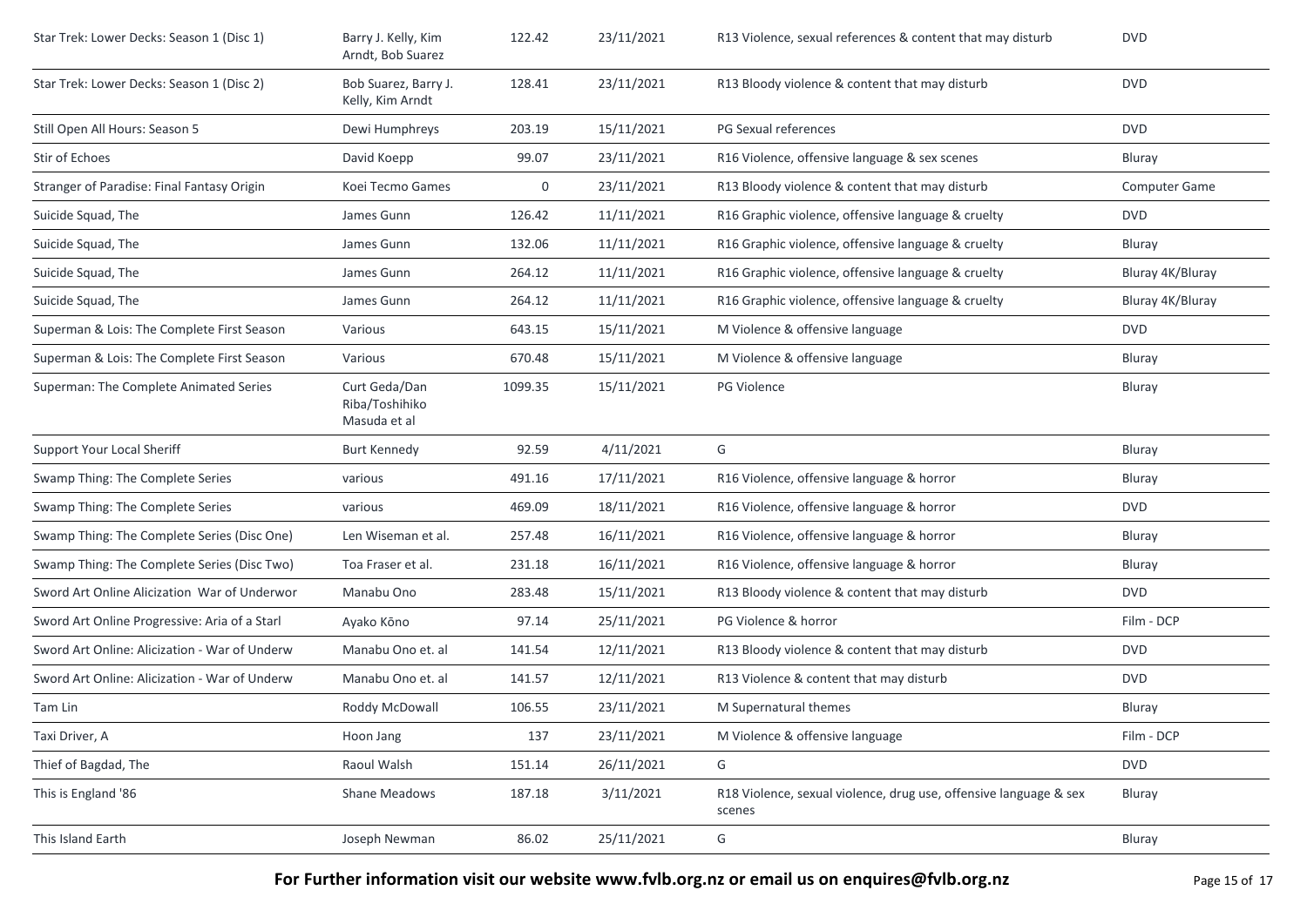| Thomas & Friends: Animal Adventures      | Various                               | 98.5   | 15/11/2021 | G                                                                           | <b>DVD</b>      |
|------------------------------------------|---------------------------------------|--------|------------|-----------------------------------------------------------------------------|-----------------|
| <b>Three Summers</b>                     | Sandra Kogut                          | 90.13  | 24/11/2021 | PG Coarse language                                                          | <b>DVD</b>      |
| Titane                                   | Julia Ducournou                       | 107.58 | 2/11/2021  | R18 Violence, sex scenes, nudity & content that may disturb                 | Film - DCP      |
| Titane                                   | Julia Ducournou                       | 107.58 | 11/11/2021 | R18 Violence, sex scenes, nudity & content that may disturb                 | Film - DCP      |
| Titane                                   | Julia Ducournou                       | 107.58 | 24/11/2021 | R18 Violence, sex scenes, nudity & content that may disturb                 | Film - Online   |
| To Catch a Thief                         | Alfred Hitchcock                      | 106.31 | 4/11/2021  | G                                                                           | Film - DVD      |
| To Mo Ro                                 | Misa Tupou                            | 4.36   | 10/11/2021 | G                                                                           | Film - DCP      |
| Tom and Jerry: Cowboy Up!                | Darrell Van Citters                   | 75     | 24/11/2021 | G                                                                           | Film - Online   |
| Tragedy of Macbeth, The                  | Joel Coen                             | 105    | 11/11/2021 | M Violence                                                                  | Film - DCP      |
| Tragedy of Macbeth, The                  | Joel Coen                             | 1.13   | 11/11/2021 | PG                                                                          | Trailer         |
| Trust                                    | <b>Brian Decubellis</b>               | 94     | 4/11/2021  | M Sex scenes, offensive language & nudity                                   | Film - Online   |
| <b>Turning Red</b>                       | Domee Shi                             | 2.25   | 23/11/2021 | PG                                                                          | Trailer         |
| <b>Twelve Minutes</b>                    | Luis Antonio                          | 0      | 22/11/2021 | R16 Violence, cruelty, offensive language & content that may<br>disturb     | [Computer Game] |
| Twice: The Cam Sinclair Story            | Jade Gale                             | 117    | 24/11/2021 | M Offensive language                                                        | Film - Online   |
| Twins                                    | Ivan Reitman                          | 106.43 | 3/11/2021  | PG Coarse language                                                          | Bluray          |
| Uncharted: Legacy of Thieves Collection  | Sony Interactive<br>Entertainment     | 0      | 4/11/2021  | R13 Violence                                                                | Computer Game   |
| <b>Universal Classic Monsters</b>        | James Whale, Tod<br>Browning et al    | 285.24 | 9/11/2021  | PG Violence                                                                 | Bluray 4K       |
| Universe                                 | Ashley Gething,<br>Suzy Boyles et al. | 290    | 17/11/2021 | G                                                                           | <b>DVD</b>      |
| Universe                                 | Ashley Gething,<br>Suzy Boyles et al. | 290    | 17/11/2021 | G                                                                           | Bluray          |
| Unknown Man of Shandigor, The            | Jean-Louis Roy                        | 95.54  | 12/11/2021 | M Violence & content that may disturb                                       | Film - DCP      |
| Venom: Let There Be Carnage              | Andy Serkis                           | 97     | 17/11/2021 | M Violence & offensive language                                             | Film - Online   |
| Wallace & Gromit The Complete Collection | Steve Box/Nick Park                   | 115    | 10/11/2021 | G                                                                           | Bluray          |
| Warning                                  | Agata Alexander                       | 85.25  | 12/11/2021 | R16 Violence, sexual violence, drug use, offensive language & sex<br>scenes | Film - Online   |
| Warning                                  | Amar Hundal                           | 122.23 | 16/11/2021 | R16 Graphic violence, sexual violence & content that may disturb            | Film - DCP      |
| Welcome to Smelliville                   | Toby Genkel, Jens<br>Moller           | 85     | 2/11/2021  | PG Coarse language                                                          | Film - DCP      |